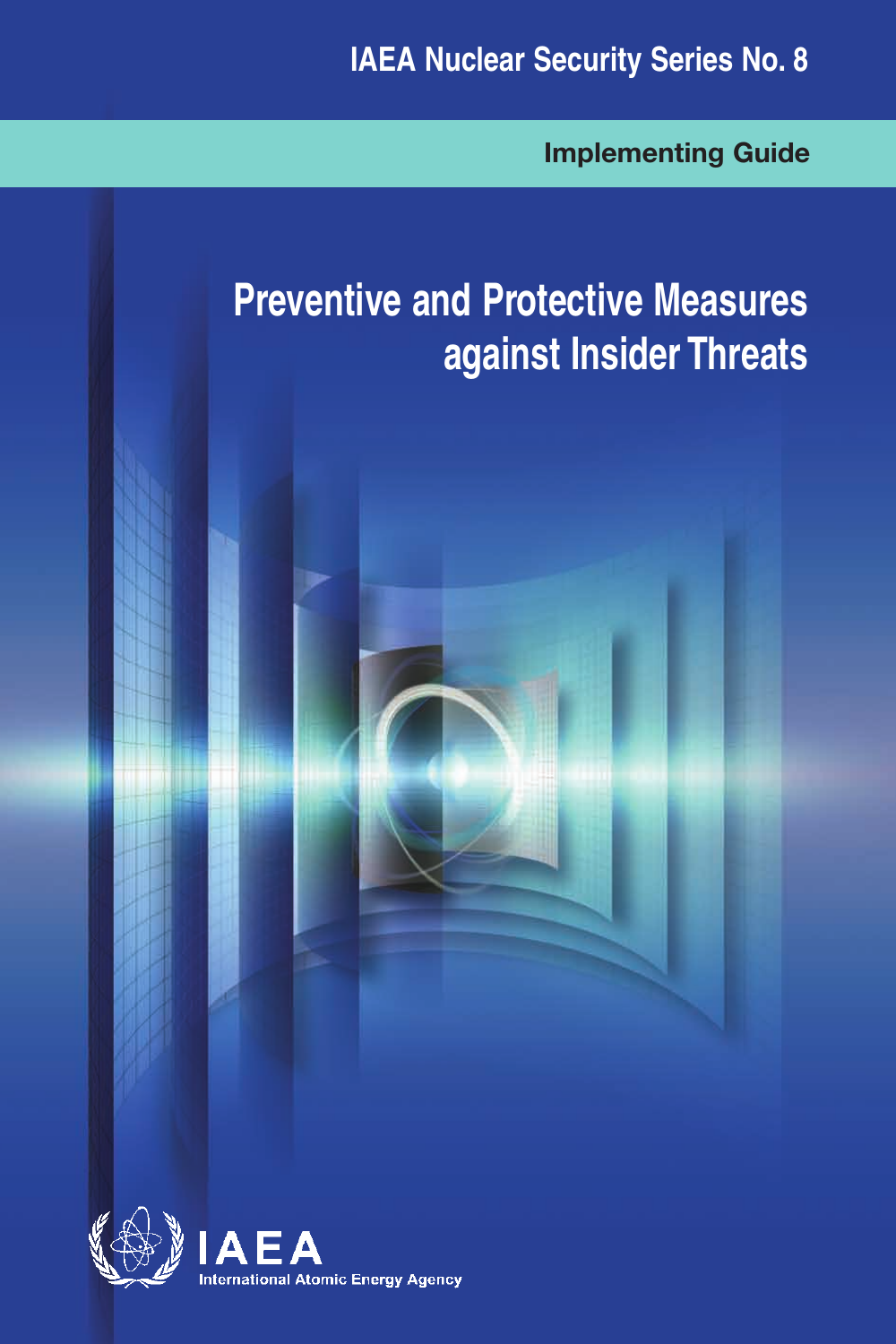## PREVENTIVE AND PROTECTIVE MEASURES AGAINST INSIDER THREATS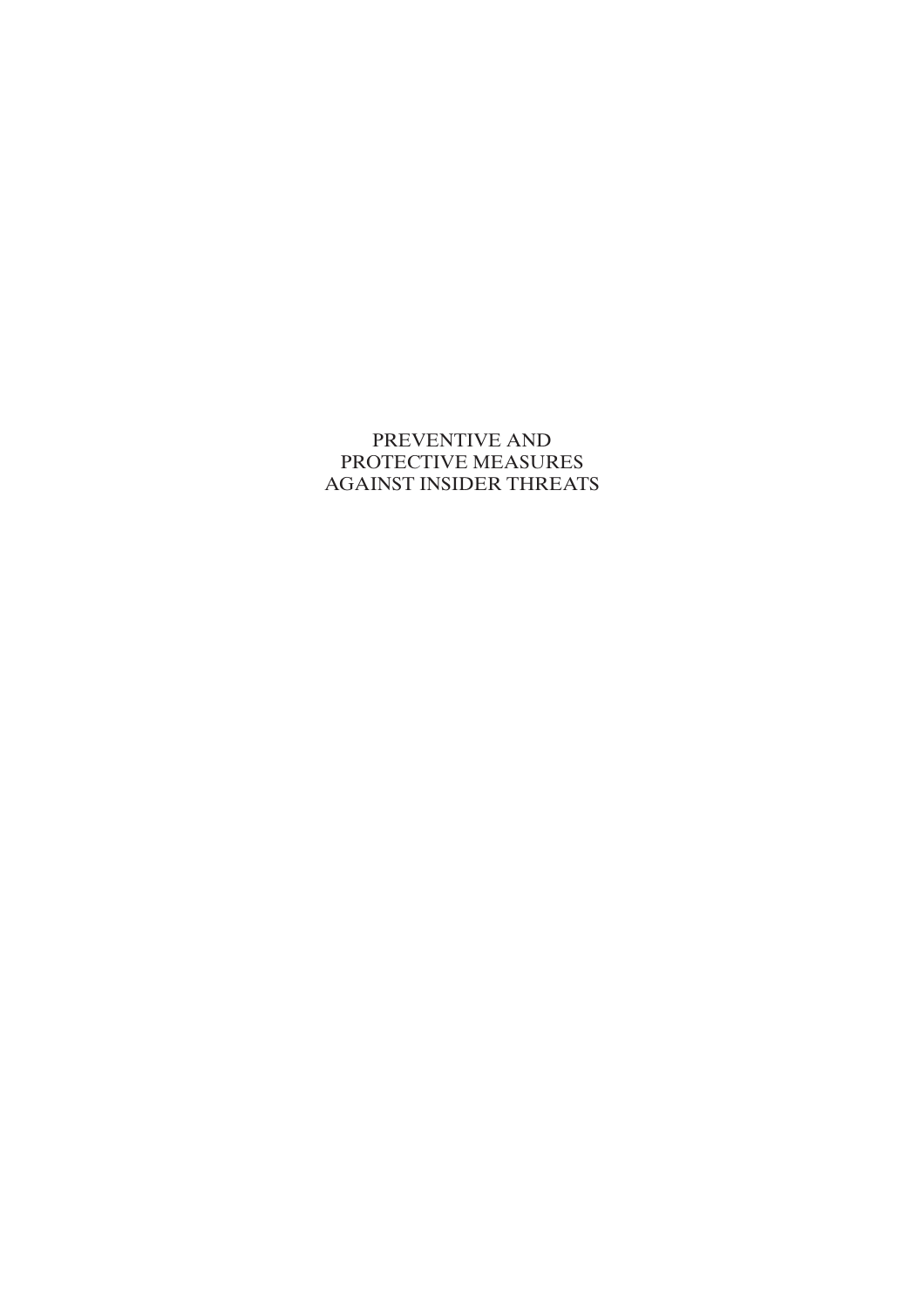The following States are Members of the International Atomic Energy Agency:

AFGHANISTAN ALBANIA ALGERIA ANGOLA ARGENTINA ARMENIA AUSTRALIA AUSTRIA AZERBAIJAN BANGLADESH BELARUS BELGIUM BELIZE BENIN BOLIVIA BOSNIA AND HERZEGOVINA JORDAN BOTSWANA BRAZIL BULGARIA BURKINA FASO CAMEROON CANADA CENTRAL AFRICAN REPUBLIC **CHAD** CHILE **CHINA** COLOMBIA COSTA RICA CÔTE D'IVOIRE CROATIA CUBA **CYPRUS** CZECH REPUBLIC DEMOCRATIC REPUBLIC OF THE CONGO DENMARK DOMINICAN REPUBLIC **ECUADOR** EGYPT EL SALVADOR ERITREA ESTONIA ETHIOPIA FINLAND FRANCE GABON GEORGIA GERMANY GHANA GREECE

GUATEMALA HAITI HOLY SEE HONDURAS HUNGARY ICELAND INDIA INDONESIA IRAN, ISLAMIC REPUBLIC OF IRAQ IRELAND ISRAEL ITALY JAMAICA JAPAN KAZAKHSTAN KENYA KOREA, REPUBLIC OF KUWAIT KYRGYZSTAN LATVIA LEBANON LIBERIA LIBYAN ARAB JAMAHIRIYA SUDAN **LIECHTENSTEIN** LITHUANIA LUXEMBOURG MADAGASCAR MALAWI MALAYSIA MALI MALTA MARSHALL ISLANDS MAURITANIA MAURITIUS MEXICO MONACO MONGOLIA MONTENEGRO MOROCCO MOZAMBIQUE MYANMAR NAMIBIA NEPAL NETHERLANDS NEW ZEALAND NICARAGUA NIGER NIGERIA NORWAY

PAKISTAN PALAU PANAMA PARAGUAY **PERU** PHILIPPINES POLAND PORTUGAL QATAR REPUBLIC OF MOLDOVA ROMANIA RUSSIAN FEDERATION SAUDI ARABIA SENEGAL SERBIA **SEYCHELLES** SIERRA LEONE SINGAPORE SLOVAKIA SLOVENIA SOUTH AFRICA SPAIN SRI LANKA **SWEDEN** SWITZERLAND SYRIAN ARAB REPUBLIC TAJIKISTAN THAILAND THE FORMER YUGOSLAV REPUBLIC OF MACEDONIA TUNISIA TURKEY UGANDA UKRAINE UNITED ARAB EMIRATES UNITED KINGDOM OF GREAT BRITAIN AND NORTHERN IRELAND UNITED REPUBLIC OF TANZANIA UNITED STATES OF AMERICA URUGUAY UZBEKISTAN VENEZUELA VIETNAM YEMEN ZAMBIA ZIMBABWE

The Agency's Statute was approved on 23 October 1956 by the Conference on the Statute of the IAEA held at United Nations Headquarters, New York; it entered into force on 29 July 1957. The Headquarters of the Agency are situated in Vienna. Its principal objective is "to accelerate and enlarge the contribution of atomic energy to peace, health and prosperity throughout the world''.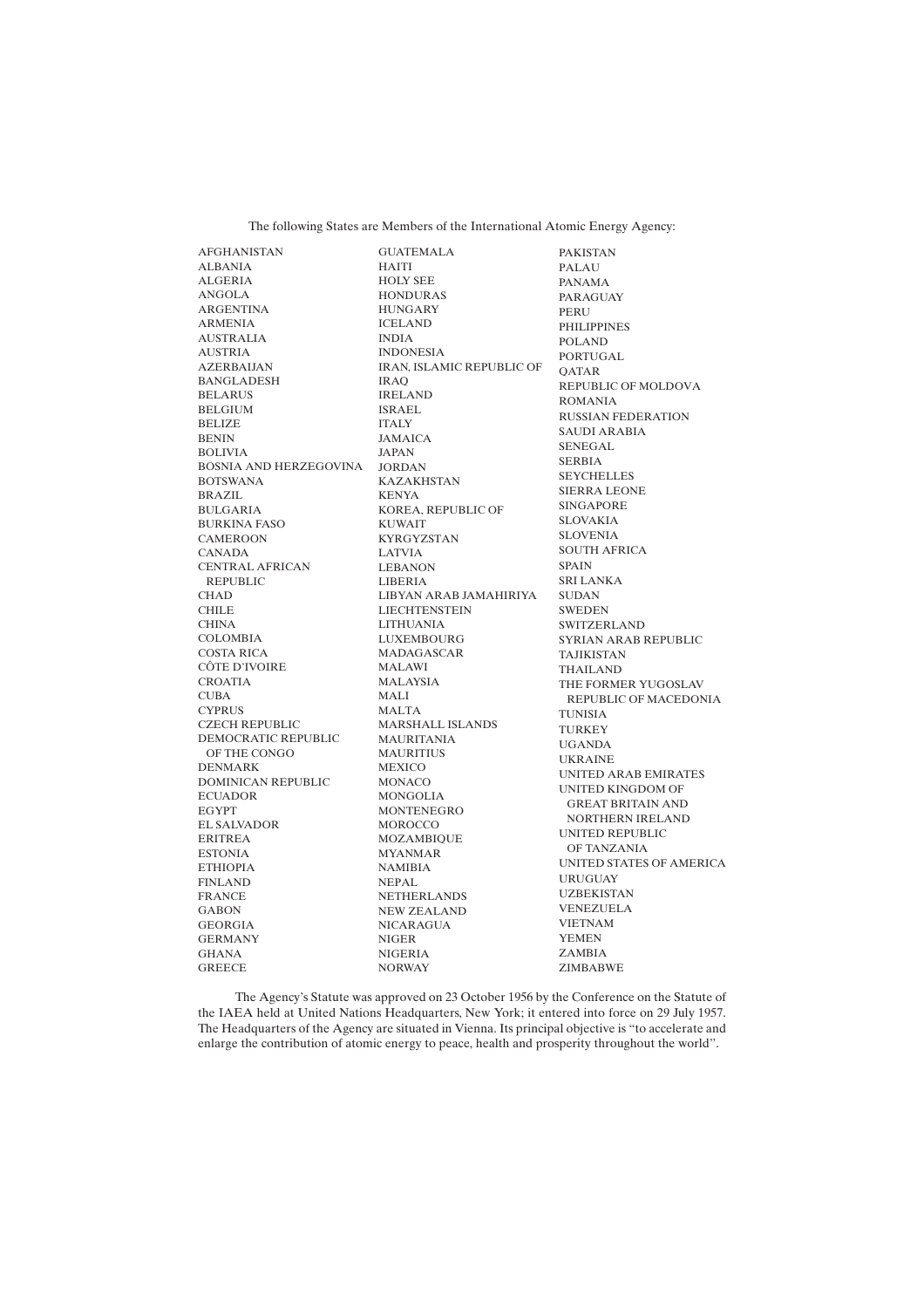IAEA NUCLEAR SECURITY SERIES No. 8

## PREVENTIVE AND PROTECTIVE MEASURES AGAINST INSIDER THREATS

IMPLEMENTING GUIDE

INTERNATIONAL ATOMIC ENERGY AGENCY VIENNA, 2008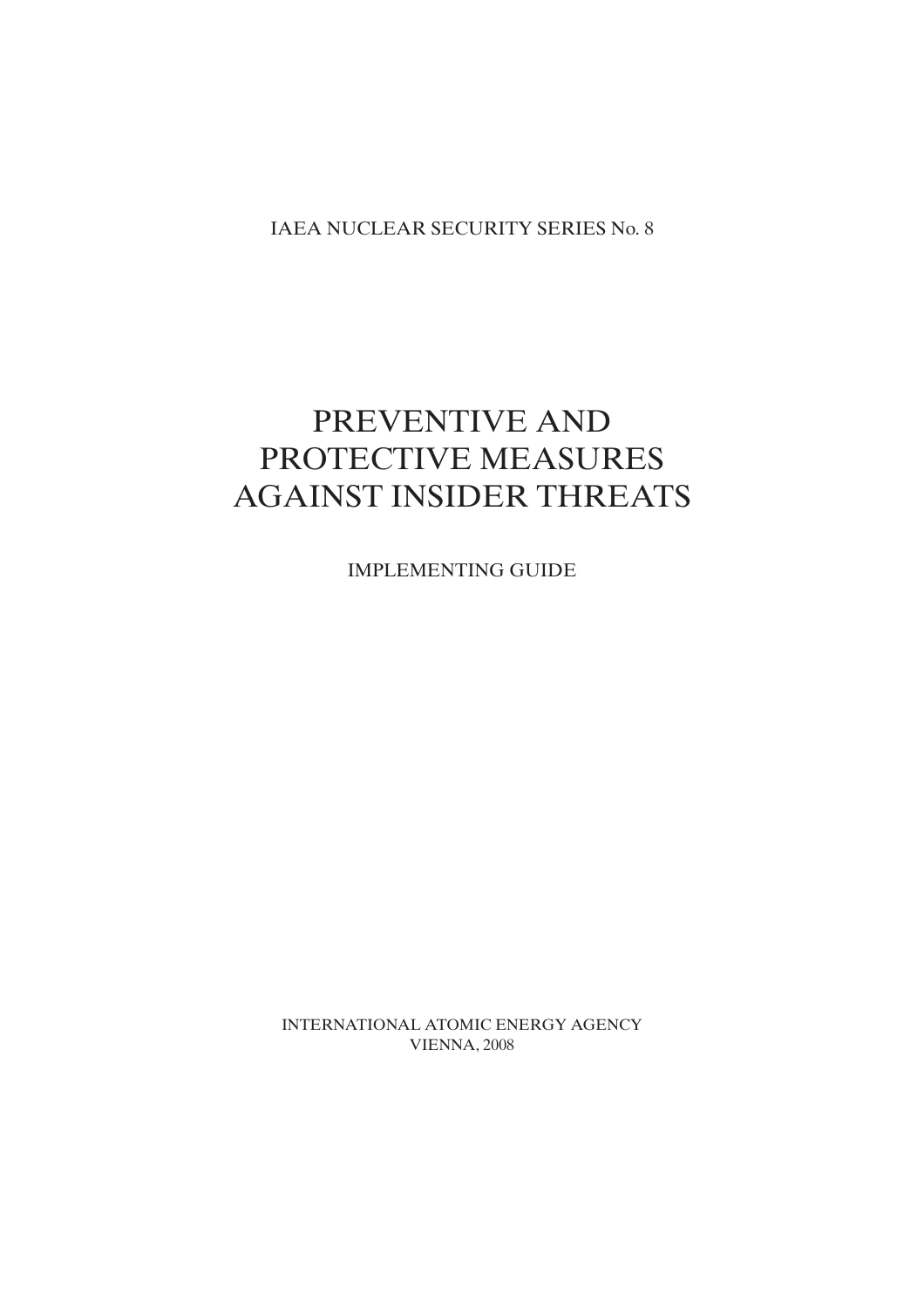## **COPYRIGHT NOTICE**

All IAEA scientific and technical publications are protected by the terms of the Universal Copyright Convention as adopted in 1952 (Berne) and as revised in 1972 (Paris). The copyright has since been extended by the World Intellectual Property Organization (Geneva) to include electronic and virtual intellectual property. Permission to use whole or parts of texts contained in IAEA publications in printed or electronic form must be obtained and is usually subject to royalty agreements. Proposals for non-commercial reproductions and translations are welcomed and considered on a case-by-case basis. Enquiries should be addressed to the IAEA Publishing Section at:

Sales and Promotion, Publishing Section International Atomic Energy Agency Wagramer Strasse 5 P.O. Box 100 1400 Vienna, Austria fax: +43 1 2600 29302 tel.: +43 1 2600 22417 email: sales.publications@iaea.org http://www.iaea.org/books

© IAEA, 2008

Printed by the IAEA in Austria September 2008 STI/PUB/1359

#### **IAEA Library Cataloguing in Publication Data**

Preventive and protective measures against insider threats : implementing guide. Vienna : International Atomic Energy Agency, 2008. p. ; 24 cm. — (IAEA nuclear security series, ISSN 1816–9317 ; no. 8) STI/PUB/1359 ISBN 978–92–0–109908–2 Includes bibliographical references.

1. Radioactive substances — Detection. 2. Radioactive substances — Safety measures. 3. Radioactive substances — Transportation. 4. Nuclear Terrorism — Prevention. 5. Nuclear Terrorism — Security measures. I. International Atomic Energy Agency. II. Series.

IAEAL 08–00540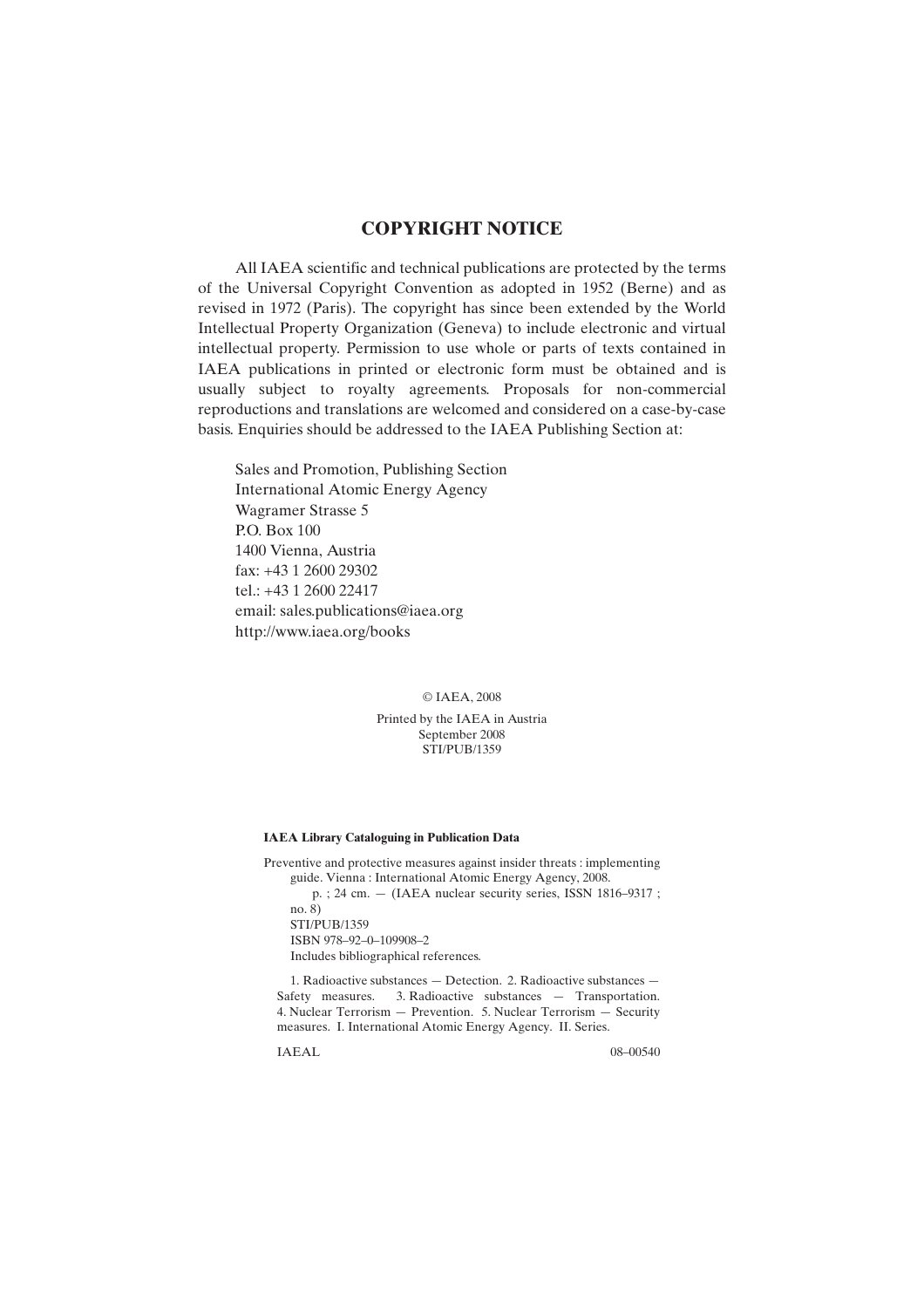## **FOREWORD**

In response to IAEA General Conference resolution GC(46)/RES/13 of 20 September 2002, the IAEA adopted an integrated approach to protection against nuclear terrorism. This approach coordinates IAEA activities concerned with the physical protection of nuclear material and nuclear facilities, nuclear material accountancy, detection of and response to trafficking in nuclear and other radioactive material, the security of radioactive sources, security in the transport of nuclear and other radioactive material, emergency response and emergency preparedness in Member States and at the IAEA, and promotion of adherence to and implementation by States of relevant international instruments. The IAEA also helps to identify threats and vulnerabilities related to the security of nuclear and other radioactive material. However, it is the responsibility of the States to provide for the physical protection of nuclear and other radioactive material and the associated facilities, to ensure the security of such material in transport, and to combat illicit trafficking and the inadvertent movement of radioactive material.

Physical protection systems are intended to prevent unacceptable consequences arising from malicious acts. The more serious the potential consequences, the more important it is to have a high degree of confidence that physical protection systems will be effective as planned.

Nuclear material and nuclear facilities have the potential to lead to a variety of unacceptable radiological and proliferation consequences if subjected to a malicious act. The need for high confidence in the effectiveness of physical protection has long been recognized by those concerned with nuclear material and nuclear facilities. The highest level of confidence in physical protection demands a close correlation between protective measures and the threat. This approach is firmly grounded in the fundamental principle that physical protection of nuclear assets under the jurisdiction of a State should be based on the State's evaluation of the threat to those assets.

A clear understanding of the threat can lead to a detailed description of potential adversaries, including 'outsiders' and 'insiders'.

Insider threats in particular present a unique problem for a physical protection system. Insiders could take advantage of their access rights, complemented by their authority and knowledge of a facility, to bypass dedicated physical protection elements or other provisions such as measures for safety, material control and accountancy, and operating measures and procedures. Further, as personnel with access in positions of trust, insiders are capable of carrying out 'defeat' methods not available to outsiders when confronted with protection elements and access controls. Insiders have more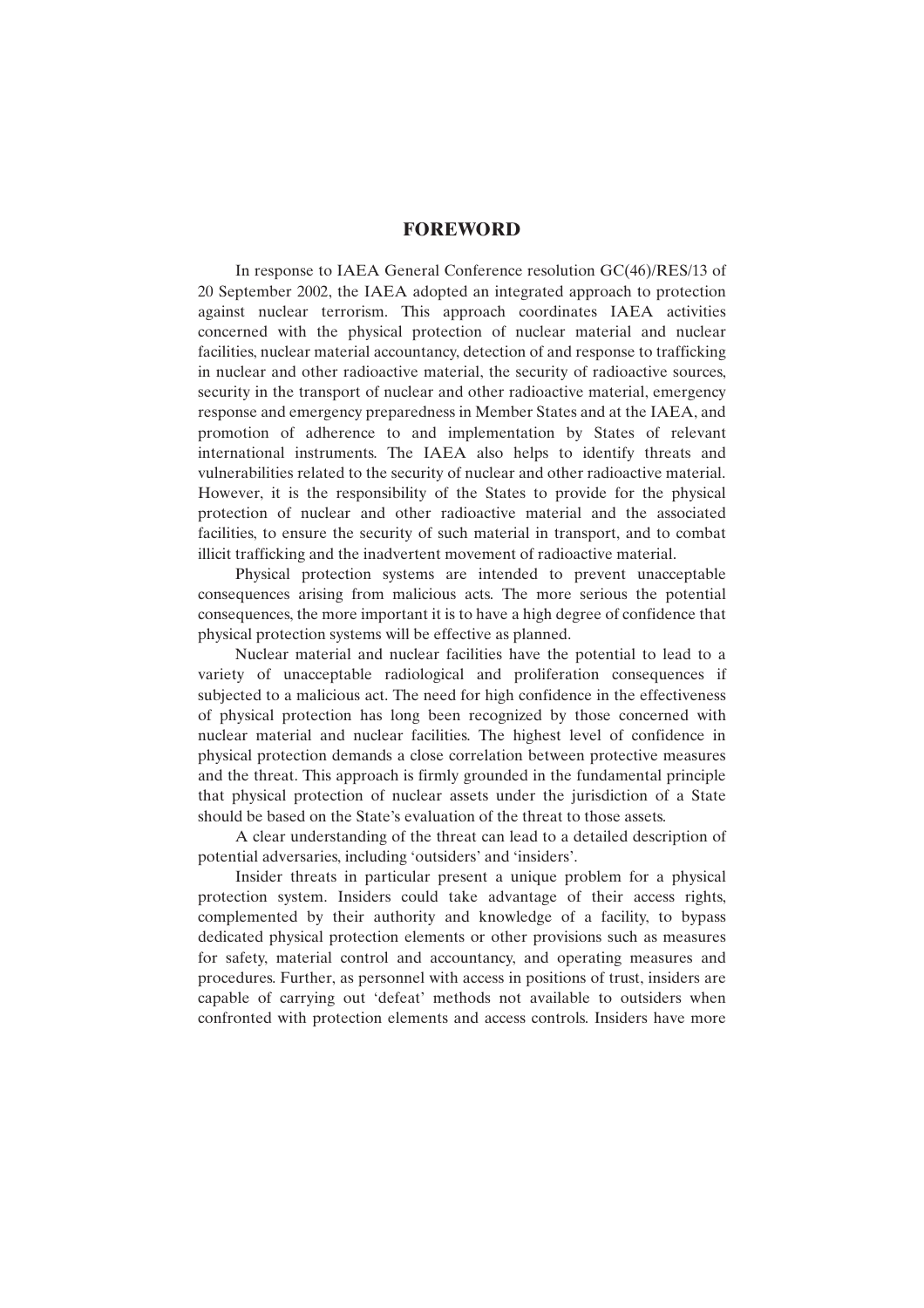opportunities to select the most vulnerable target and the best time to execute the malicious act.

A number of IAEA publications deal with physical protection against the unauthorized removal of nuclear material and against sabotage of nuclear material and nuclear facilities. These publications provide general recommendations on the design and evaluation of protection measures, and are mainly oriented to the prevention of external threats.

With the objective of developing a comprehensive set of guidance, the decision was taken to develop a guide written specifically with regard to insiders. As a consequence, this publication provides general guidance for the prevention of and the protection against internal threats. It provides guidance on implementing the recommendations of INFCIRC/225/Rev.4 (Corrected) and should be used in conjunction with IAEA-TECDOC-967 (Rev.1) and IAEA-TECDOC-1276 and with other publications in the IAEA Nuclear Security Series.

#### *EDITORIAL NOTE*

*The report does not address questions of responsibility, legal or otherwise, for acts or omissions on the part of any person.*

*Although great care has been taken to maintain the accuracy of information contained in this publication, neither the IAEA nor its Member States assume any responsibility for consequences which may arise from its use.*

*The use of particular designations of countries or territories does not imply any judgement by the publisher, the IAEA, as to the legal status of such countries or territories, of their authorities and institutions or of the delimitation of their boundaries.*

*The mention of names of specific companies or products (whether or not indicated as registered) does not imply any intention to infringe proprietary rights, nor should it be construed as an endorsement or recommendation on the part of the IAEA.*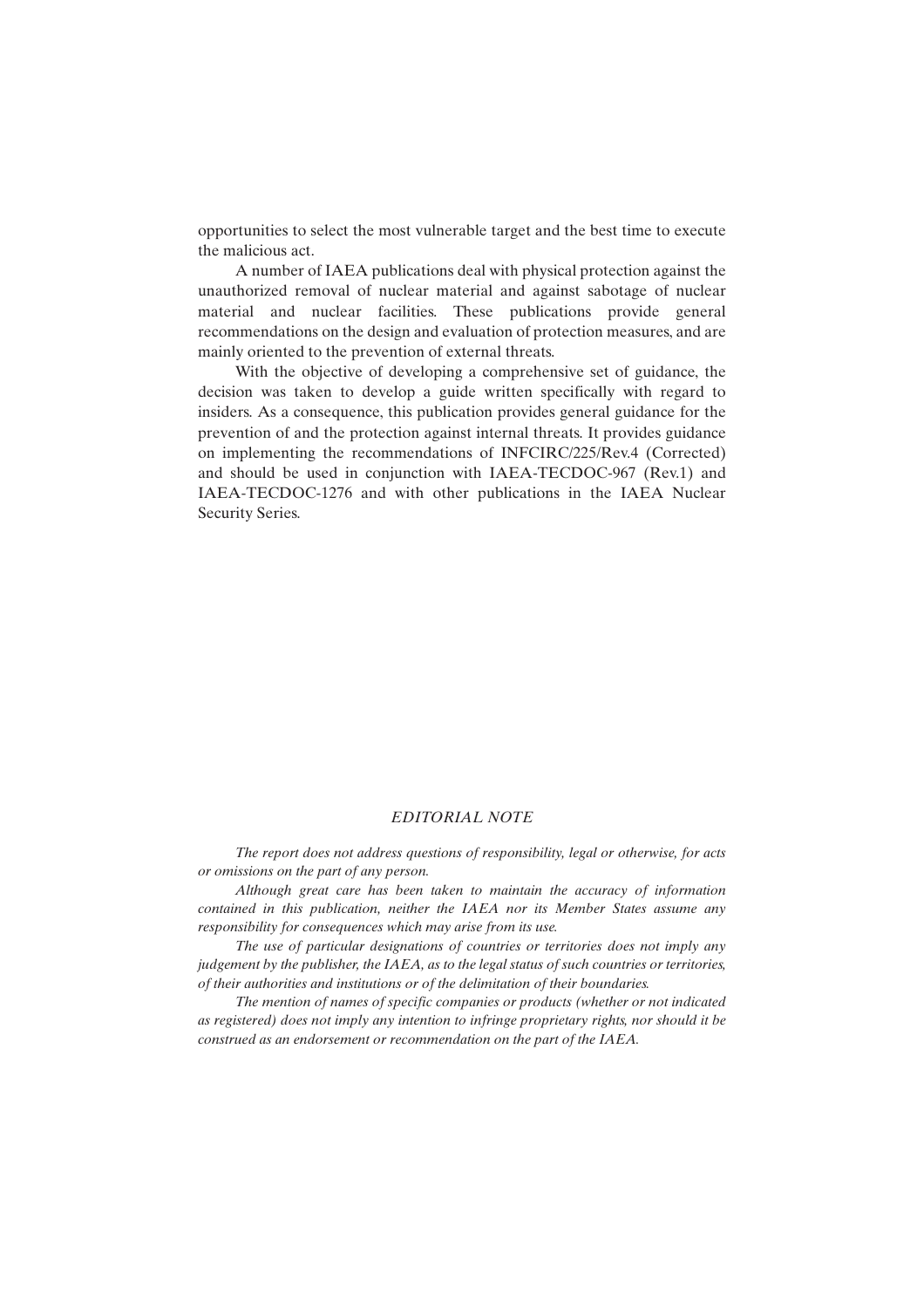## **CONTENTS**

| 1. |                                                                                                       | $\mathbf{1}$                                   |
|----|-------------------------------------------------------------------------------------------------------|------------------------------------------------|
|    | 1.1.<br>1.2.<br>1.3.                                                                                  | $\mathbf{1}$<br>$\mathbf{1}$<br>$\overline{2}$ |
| 2. | <b>IDENTIFICATION OF POTENTIAL INSIDER THREATS </b>                                                   | 3                                              |
| 3. | SITUATIONS TO BE CONSIDERED IN THE ANALYSIS                                                           | 5                                              |
| 4. |                                                                                                       | 6                                              |
| 5. | 4.1.<br>4.2.<br>Targets for unauthorized removal<br>4.3.<br>MEASURES AGAINST POSSIBLE INSIDERS        | 6<br>$\overline{7}$<br>8<br>9                  |
|    | 5.1.<br>5.2.<br>Development of a comprehensive approach<br>5.3.<br>5.4.<br>5.4.2.<br>5.4.3.<br>5.4.4. | 9<br>10<br>11<br>14<br>15<br>18<br>19<br>20    |
| 6. | EVALUATION OF PREVENTIVE AND PROTECTIVE                                                               | 21                                             |
|    | Objectives and overview of the evaluation process<br>6.1.<br>6.2.<br>6.3.                             | 21<br>22<br>23                                 |
|    |                                                                                                       | 25                                             |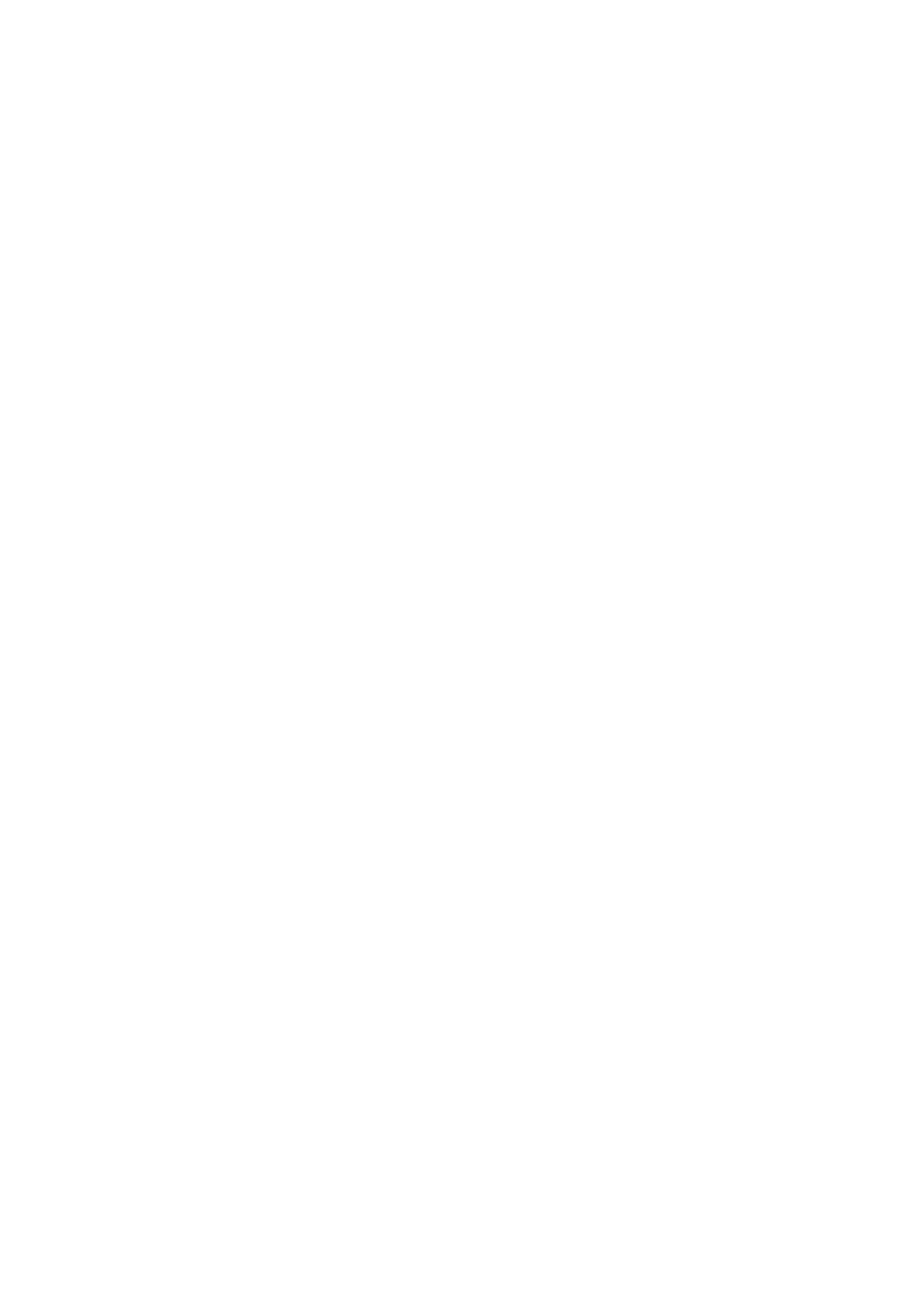## **1. INTRODUCTION**

#### 1.1. BACKGROUND

A number of IAEA publications deal with physical protection against the unauthorized removal of nuclear material and against sabotage of nuclear material and nuclear facilities.

The Convention on the Physical Protection of Nuclear Material (CPPNM) [1] provides general requirements for the physical protection of nuclear material and specific requirements for the protection of material while in international transport. The Amendment to the CPPNM [2] was adopted by the Diplomatic Conference of State Parties to the CPPNM by consensus on 8 July 2005, and is subject to ratification, acceptance or approval. The scope of the Amendment covers requirements for the physical protection of nuclear material in domestic use, storage and transport and also protection of nuclear material and facilities against sabotage. In addition, the Physical Protection Objectives and Fundamental Principles [3] have been reflected in the Amendment.

The Physical Protection Objectives and Fundamental Principles, GOV/ 2001/41 [3], contains four overall objectives and 12 principles essential to the development of a comprehensive physical protection regime.

The Physical Protection of Nuclear Material and Nuclear Facilities, INFCIRC/225/Rev.4 (Corrected) [4], provides recommendations and further guidance to the State's competent authority on how to implement domestic requirements in a manner consistent with these recommendations. It is supplemented by IAEA-TECDOC-967 (Rev.1), Guidance and Considerations for the Implementation of INFCIRC/225/Rev.4 (Corrected) [5].

The Handbook on the Physical Protection of Nuclear Material and Facilities, IAEA-TECDOC-1276 [6], provides practical advice for the facility operator on the design of a physical protection system, on the array of measures and equipment for a particular facility, and on response functions and guidance for the facility to evaluate the effectiveness of the physical protection system in place; however, this handbook addresses internal threats in a limited scope only.

## 1.2. INSIDER ISSUES

The term 'adversary' is used to describe any individual performing or attempting to perform a malicious act. An adversary may be an insider or an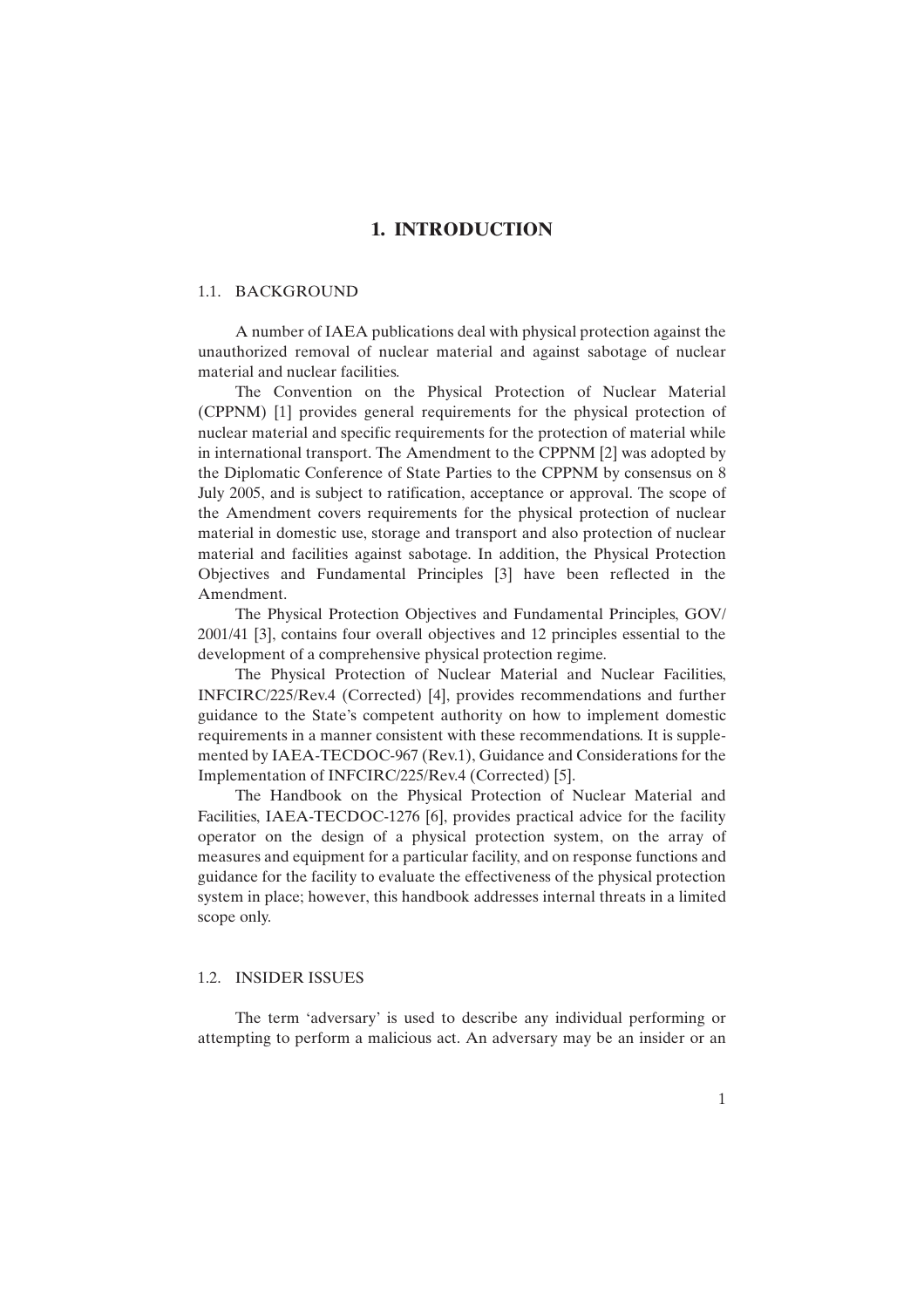outsider. The term 'insider' is used to describe an adversary with authorized access to a nuclear facility, a transport operation or sensitive information. The term 'outsider' is used to describe an adversary other than an insider.

A physical protection system is designed and evaluated against threats posed both by outsiders and insiders. Insider threats present a unique problem. Insiders could take advantage of their access (i.e. right or opportunity to gain admittance), complemented by their authority (i.e. power or right to enforce obedience) and knowledge of the facility (i.e. awareness or familiarity gained by training or experience), to bypass dedicated physical protection elements or other provisions such as safety, nuclear material control and accountancy (MC&A), and operating measures and procedures.

Further, as individuals having authorized access and with positions of trust, insiders could be capable of defeating methods not available to outsiders. Insiders have more opportunity (i.e. more favourable conditions) to select the most vulnerable target and the best time to perform or attempt to perform the malicious act. They can extend the malicious act over a long period of time to maximize the likelihood of success. This could include, for example, tampering with safety equipment to prepare for an attempt or act of sabotage or falsifying accounting records to repeatedly steal small amounts of nuclear material.

This guide provides guidance on how to implement the recommendations set out in INFCIRC/225/Rev.4 (Corrected) [4] — hereinafter referred to as INFCIRC/225 — and is written specifically with regard to insiders. It should be used in conjunction with IAEA-TECDOC-967 (Rev.1) [5] and IAEA-TECDOC-1276 [6].

#### 1.3. OBJECTIVE AND SCOPE

The objective of this guide is to provide general guidance to the competent authority and operators<sup>1</sup> on prevention of and protection against insider threats. Threats to nuclear facilities can involve outsiders, insiders or both together in collusion.

The term 'threat' is used to describe a likely cause of harm to people, damage to property or harm to the environment by an individual or individuals

<sup>&</sup>lt;sup>1</sup> The term 'operator' is used to describe an entity (person or organization) authorized to operate a nuclear or radiological facility or authorized to use, store or transport nuclear material and/or radioactive material. Such an entity would normally hold a licence or other document of authorization from a competent authority or be contractors of a holder of such an authorization.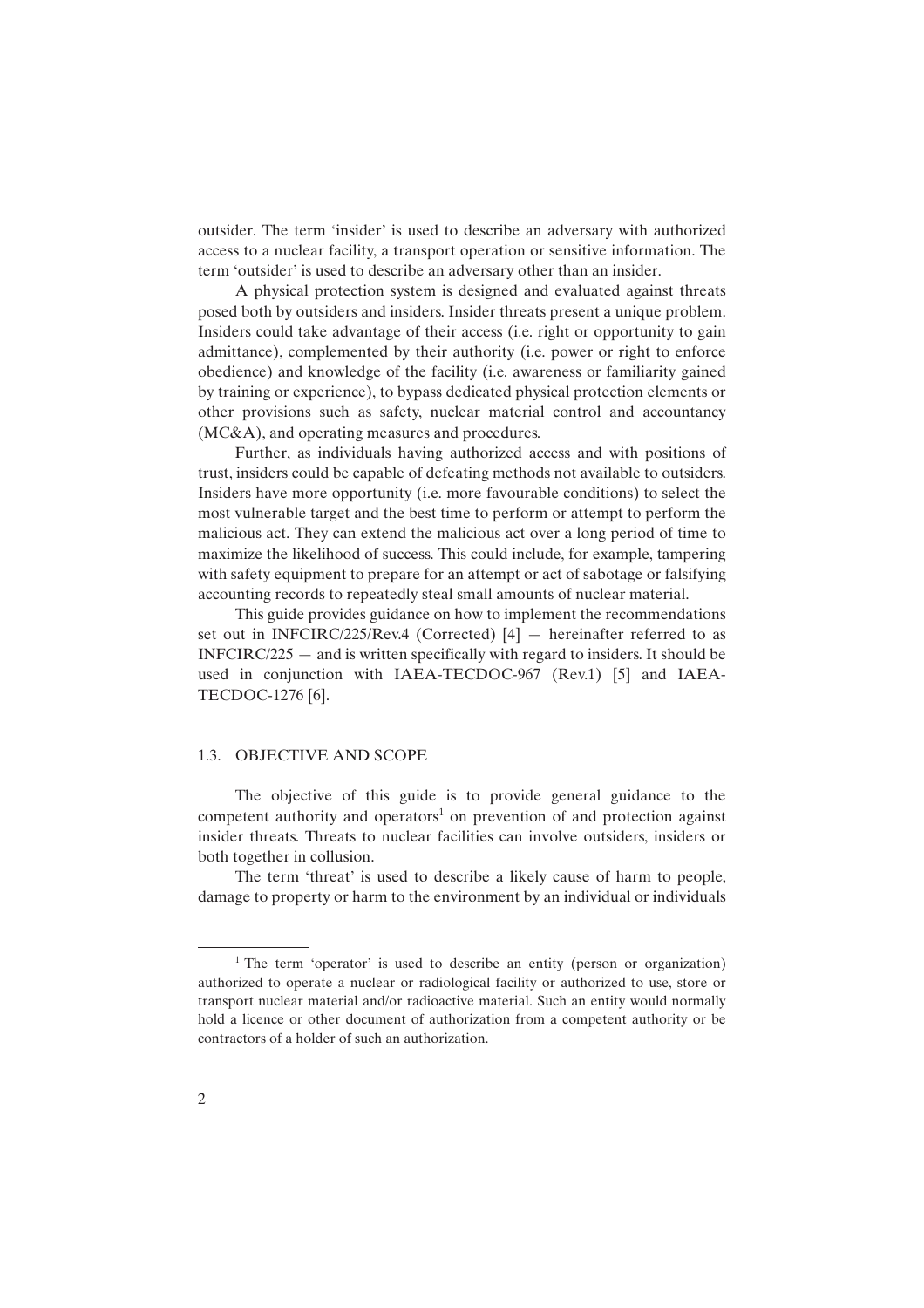with the motivation, intention and capability to commit a malicious act. Insiders pose a severe threat to a facility because such adversaries can exploit their advantages of having authorized access, authority and knowledge to betray trust and bypass security measures.

An insider may be in any position at a facility, from the highest level employee to the lowest. Detailed analysis of insider threats is, by nature, facility specific because of the wide range of facility types to be protected (e.g. research reactors, nuclear power plants and other nuclear fuel cycle facilities). Owing to the facility specific nature of the insider threat, guidance is not included in a general document such as INFCIRC/225.

The scope of this guide  $-$  in line with INFCIRC/225  $-$  covers unauthorized removal of nuclear material and sabotage of nuclear material and facilities. This guide applies to any type of nuclear facility, notably nuclear power plants, research reactors and other nuclear fuel cycle facilities (e.g. enrichment plants, reprocessing plants, fuel fabrication plants and storage facilities), whether in operation, shut down or being decommissioned.

This guide should be considered during the design, construction, commissioning and operation phases of new facilities. The guide also covers unauthorized removal of nuclear material and sabotage during the transport of nuclear material. Guidance and measures presented in this guide can also be applied to the physical protection of other materials, including radioactive sources or radioactive waste.

The terminology used in this guide follows the definitions set out in the CPPNM and the 2005 Amendment thereto [1, 2] and/or the IAEA Safeguards Glossary [7].

## **2. IDENTIFICATION OF POTENTIAL INSIDER THREATS**

This section presents guidance for identifying potential insider threats at the facility level. The guidance uses the information on insiders provided in the design basis threat or other State level documents, such as a national threat assessment, as a starting point, and further defines insiders by a rigorous examination of characteristics of the facility site or the transport operation.

The design basis threat is a regulatory tool for planning, designing and evaluating a physical protection system. A State should consider attributes and characteristics of potential insiders and reflect them as appropriate in the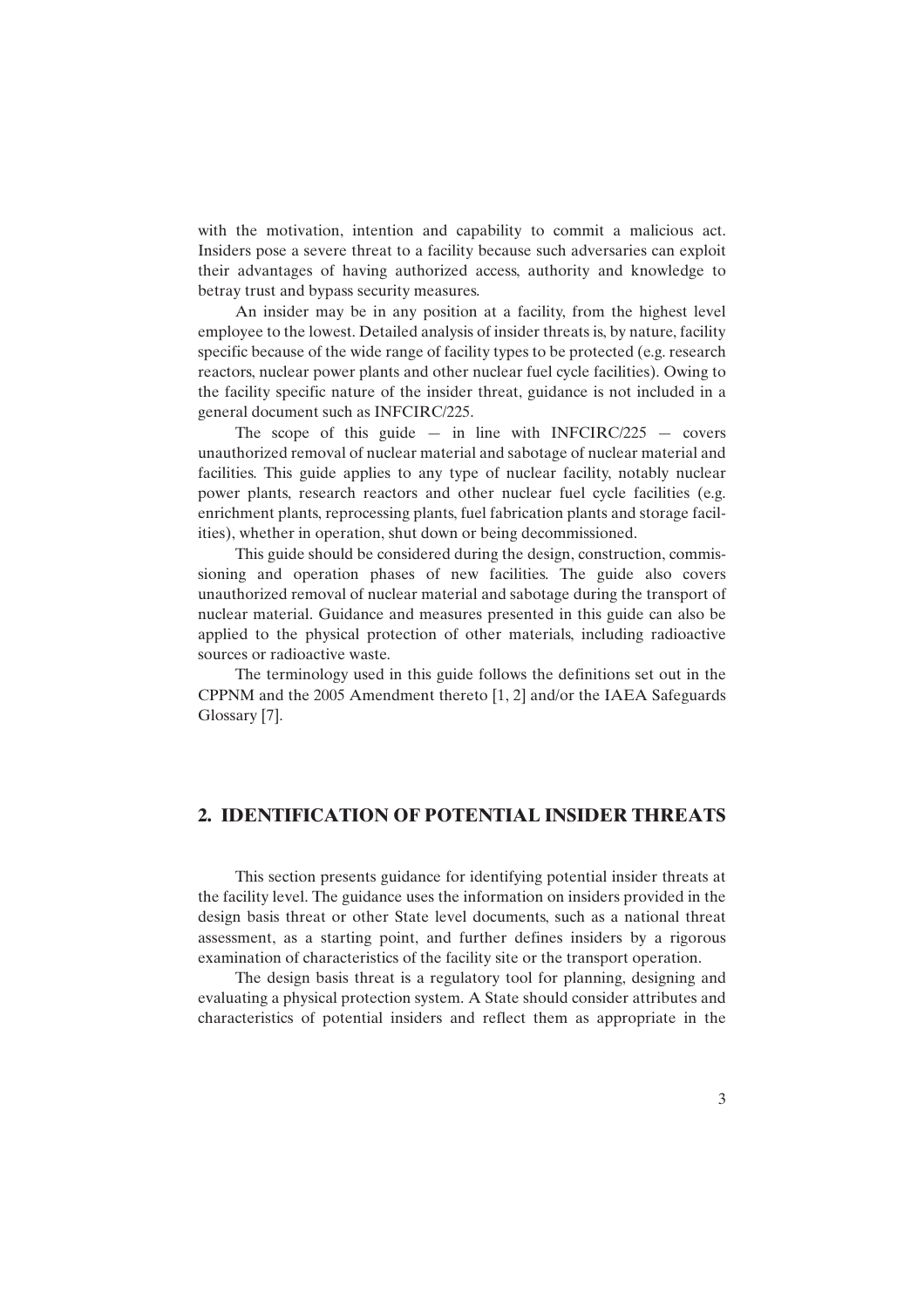design basis threat. Depending on the State, the design basis threat addressing insiders may or may not be detailed.

When the design basis threat has not been developed for certain areas of nuclear activities with potentially limited radiological and proliferation consequences, the measures to protect against insiders should be based on those proposed in Section 5. Proper implementation of such measures would provide an appropriate basis for complying with INFCIRC/225 recommendations.

In addition to the information in the design basis threat, other information for each facility or transport operation should be assessed or analysed to describe every individual employee or type of potential insider on the bases of levels of access, authority over others and their knowledge of the facility operations, transport arrangements and other general capabilities that support opportunities for performing or attempting to perform malicious acts.

Insiders may have different motivations and may be passive or active, non-violent or violent (Fig. 1). The term 'motivation' is used to describe the motive forces that compel an adversary to perform or attempt to perform a malicious act. Motivation may include ideological, personal, financial and psychological factors and other forces such as coercion. Insiders could act independently or in collusion with others. They could become malicious on a single impulse, or act in a premeditated and well prepared manner, depending upon their motivation.

An individual could be forced to become an insider by coercion or by coercing his family members.

Passive insiders are non-violent and limit their participation to providing information that could help adversaries to perform or attempt to perform a malicious act.

Active insiders are willing to provide information, perform actions and may be violent or non-violent. Active insiders are willing to open doors or locks, provide hands-on help and aid in neutralizing response force personnel. Non-violent active insiders are not willing to be identified or risk the chance of engaging response forces and may limit their activities to tampering with accounting and control, and safety and security systems. Violent active insiders may use force regardless of whether it enhances their chances of success; they may act rationally or irrationally.



*FIG. 1. Categories of insiders.*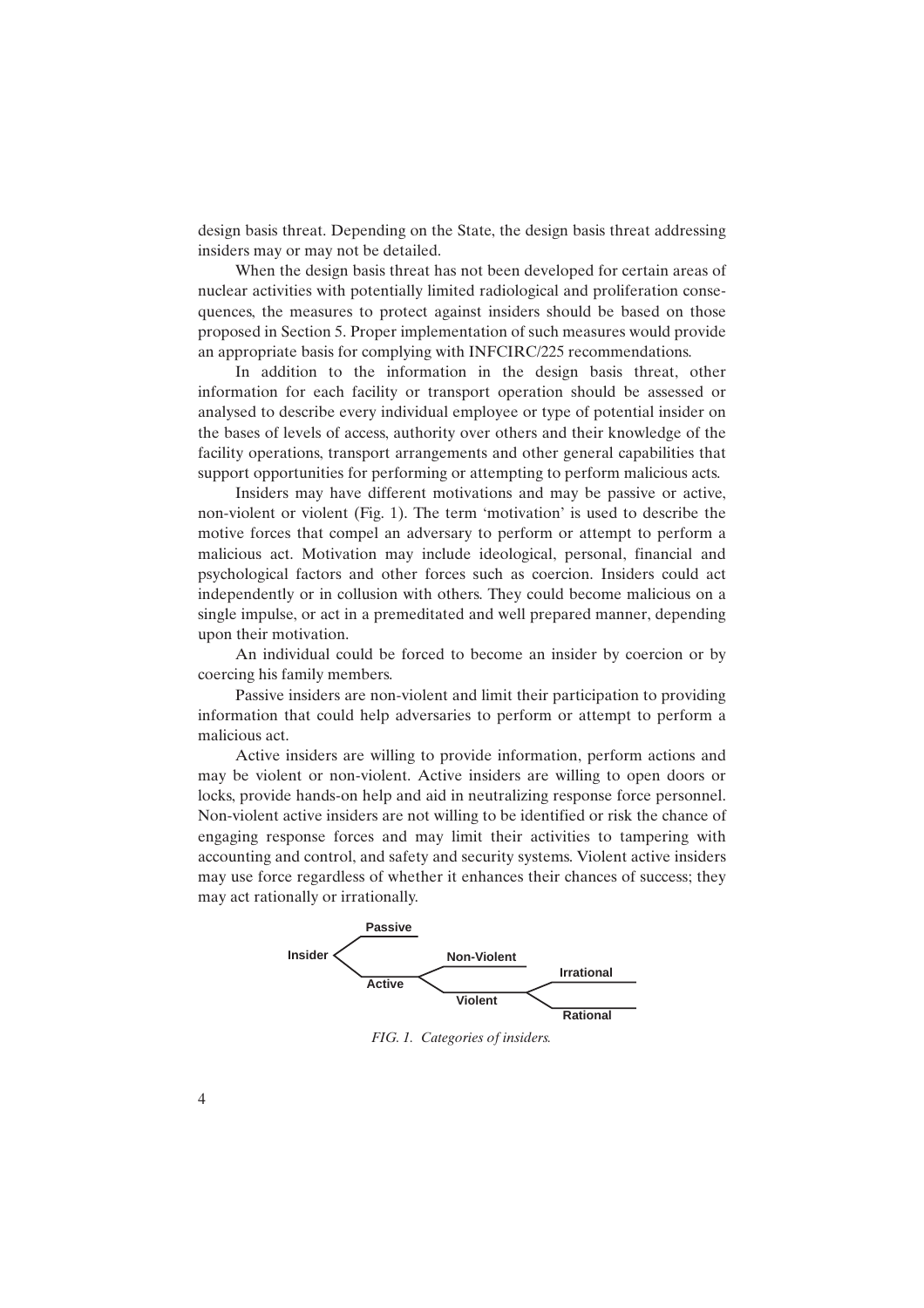At a minimum, consideration should be given to the following:

- (a) Insiders may hold any position in an organization (e.g. experimenter, physical protection system designer, security guard, material handler, clerk, custodian, safeguards officer, operational and maintenance worker or senior manager). Others not directly employed by the operator but who also have access (such as vendors, emergency personnel, including firefighters and first responders, contractors, subcontractors and inspectors from regulatory organizations) should also be considered.
- (b) Insiders may have:
	- (i) Access to some or all areas of a facility, systems, equipment or tools;
	- (ii) Authority over operations or personnel;
	- (iii) Knowledge of facility layout, transport arrangements and/or processes, physical protection, safety systems and other sensitive information;
	- (iv) Technical skills and experience;
	- (v) Authority to acquire and ability to use tools, equipment, weapons or explosives.

Therefore, insiders may have the opportunity to commit a malicious act during normal operating conditions of a facility, maintenance, transport of nuclear material or emergencies, and may select the most favourable time to do so.

In addition to potential insiders identified through the inherent ability to obtain authorized access, people with no access to a facility or transport operation but with sufficient knowledge and/or authority to conduct a malicious act (e.g. a headquarters manager who issues a counterfeit delivery order to an outside location) should be given specific consideration. These scenarios can, alternatively, be covered by a vulnerability assessment performed in respect of outsiders.

## **3. SITUATIONS TO BE CONSIDERED IN THE ANALYSIS OF INSIDER THREATS**

Certain situations at nuclear facilities may be favourable or conducive to insider threats.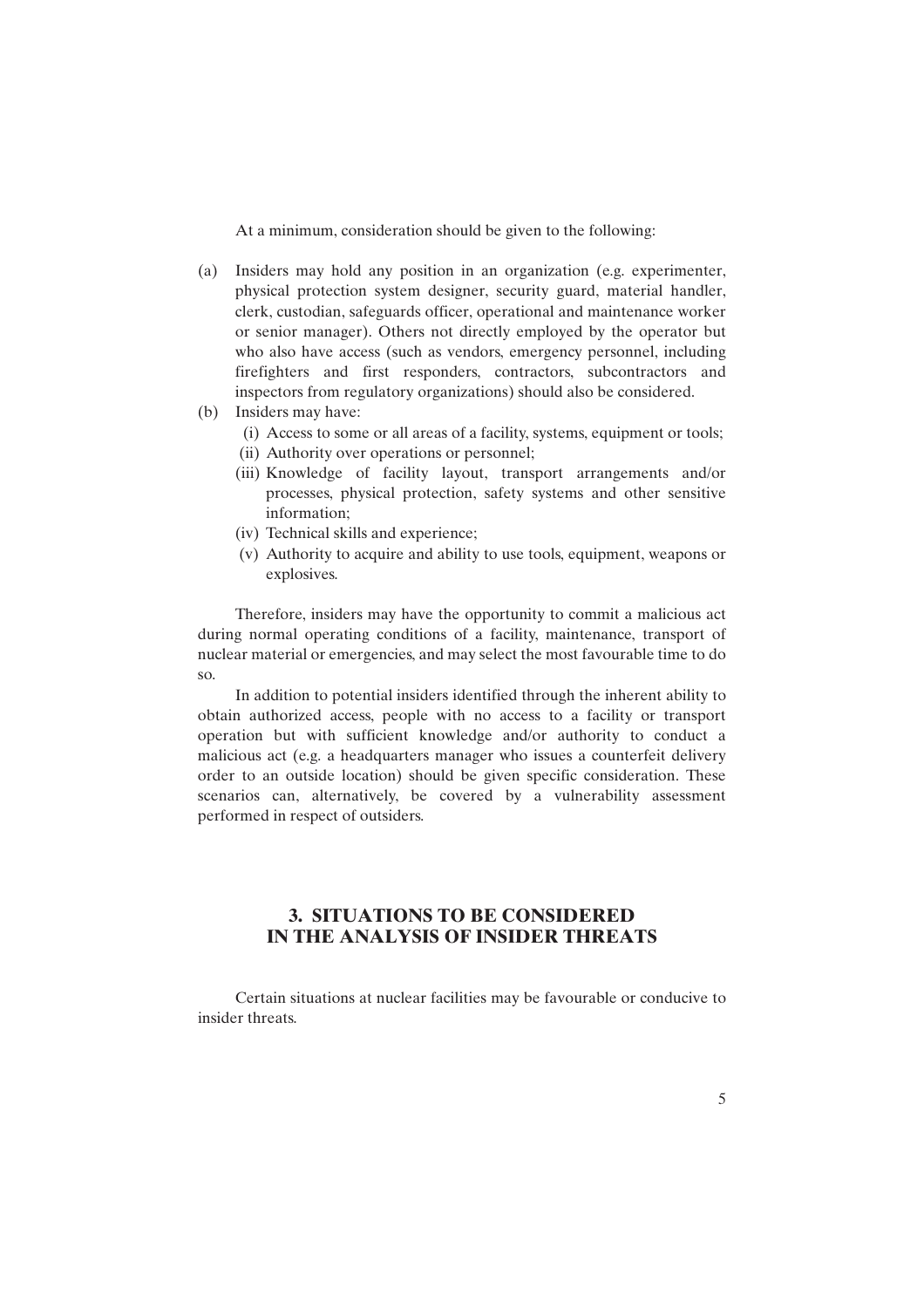Situations inside the facility or regarding transport, including those related to the workforce, employment issues such as performance appraisals, industrial relation policies and an absence of security culture, security awareness and trustworthiness programmes, may be favourable or conducive to insider attempts to perform malicious acts.

Temporary situations, such as maintenance operations, may lead to a significant increase in the number of access authorizations delivered to, for example, contracting companies.

Situations outside the facility or in the vicinity of transport routes, including the general attitude of the community, whether the surrounding area is urban or rural, and the presence of organized hostile groups, may also be favourable to insider threats. Any discontented faction among the population and social and political animosities should be considered. Special attention should be paid to possible connections between these groups and individuals with experience in facility operations or with access to the nuclear facility.

The operator should be aware of these situations when considering insider threats.

## **4. TARGET IDENTIFICATION**

The objective of this section is to provide general guidance on identifying potential targets for unauthorized removal of nuclear material and sabotage, with a focus on targets attractive to insiders. Other IAEA publications, such as Ref. [4], provide more detailed guidance on target identification.

## 4.1. OVERVIEW

Target identification is an evaluation of what to protect a priori, including nuclear material, associated areas, buildings and equipment, components, systems and functions, without consideration of the difficulty of providing protection.

Consideration should be given to:

(a) Safety analysis and the associated vital area identification analysis, with Ref. [4], para. 7.1.5, as the starting point to identify potential sabotage targets;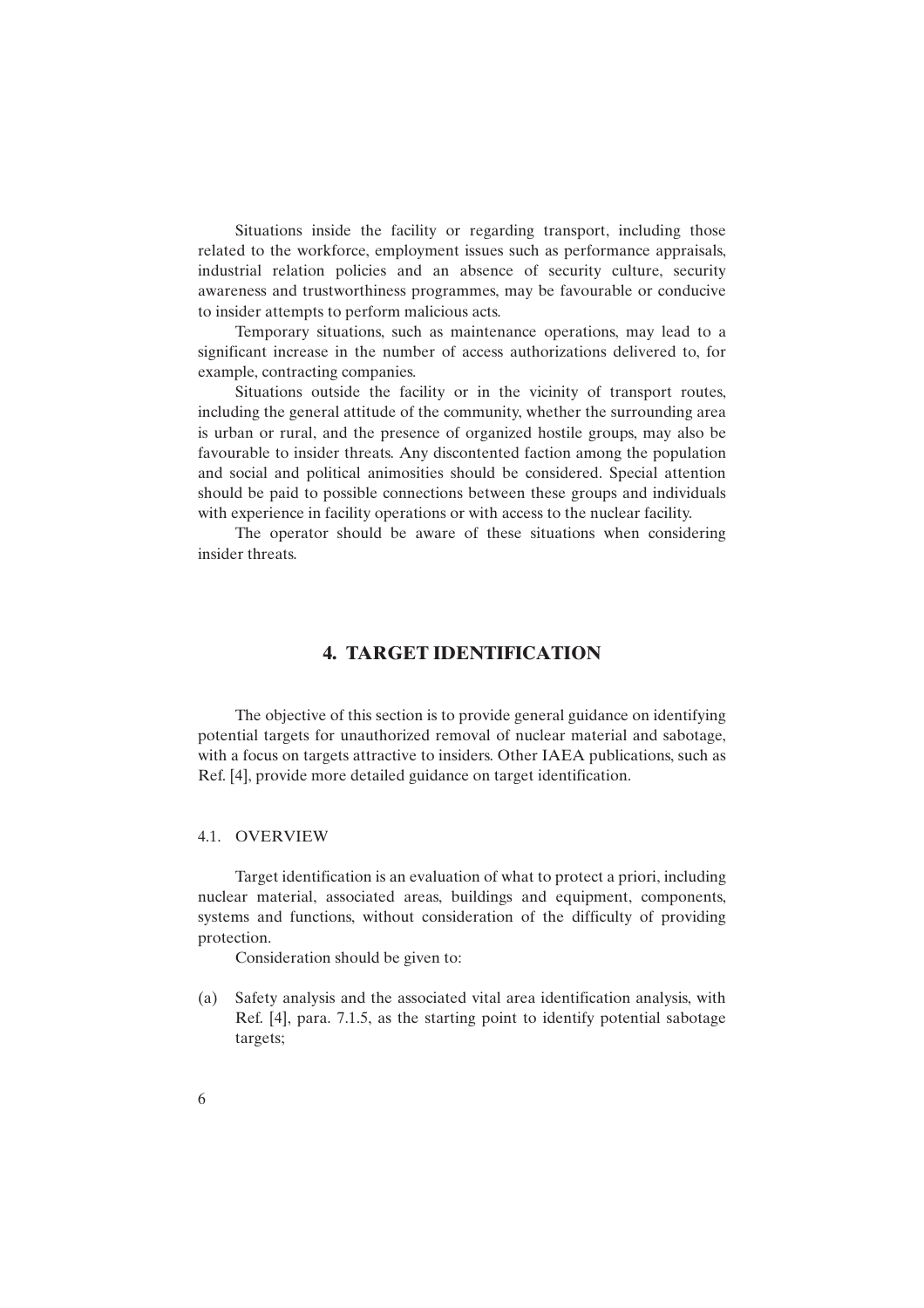- (b) Categorization of nuclear material as it applies to the physical protection of nuclear material (INFCIRC/225) to identify potential targets for unauthorized removal [4];
- (c) Design basis threat or other State level documents, such as a national threat assessment, providing information or criteria for the definition of potential targets.

Insider targets are somewhat different from those of outsiders. For example, insiders could commit protracted theft of small amounts of nuclear material from several locations, in each of which the quantity of material is not attractive to an outsider. Moreover, in some cases an insider's sequence of malicious acts leading to sabotage may not be time constrained, which contrasts with the outsider's dependence on time.

An analysis should be conducted to rank the identified targets according to the severity of the consequences. This ranking will provide the basis for implementing graded preventive and protective measures.

#### 4.2. SABOTAGE TARGETS

The levels of unacceptable radiological consequences are established by the State or the competent authority and may vary from State to State. It is desirable that, in specifying the radiological consequence levels used for malicious incidents, the safety criteria are taken into account. However, levels of unacceptable radiological consequences for malicious acts could differ from those considered in the facility safety analysis and may need to be graded in levels below or above those of the safety analysis.

Identifying sabotage targets at a facility begins by using the safety analysis report, including the probabilistic safety analysis for external events if it exists, and other sources that could assist in identifying potential accident sequences that could have significant radiological consequences for workers, the public and the environment. An accident sequence is a series of events resulting from one or more initiating events (human error or the failure of one or more components or functions) that place the facility in a degraded situation despite its installed engineered safety systems and mitigation devices.

However, sabotage is not considered in a probabilistic safety analysis, and therefore it must be considered, since other events that could be initiated by a malicious act may also lead to significant radiological consequences. For example, in some cases the simultaneous failure of the redundant equipment of a safety related system is not considered probable in probabilistic safety analysis. However, such a failure could credibly be caused by an act of sabotage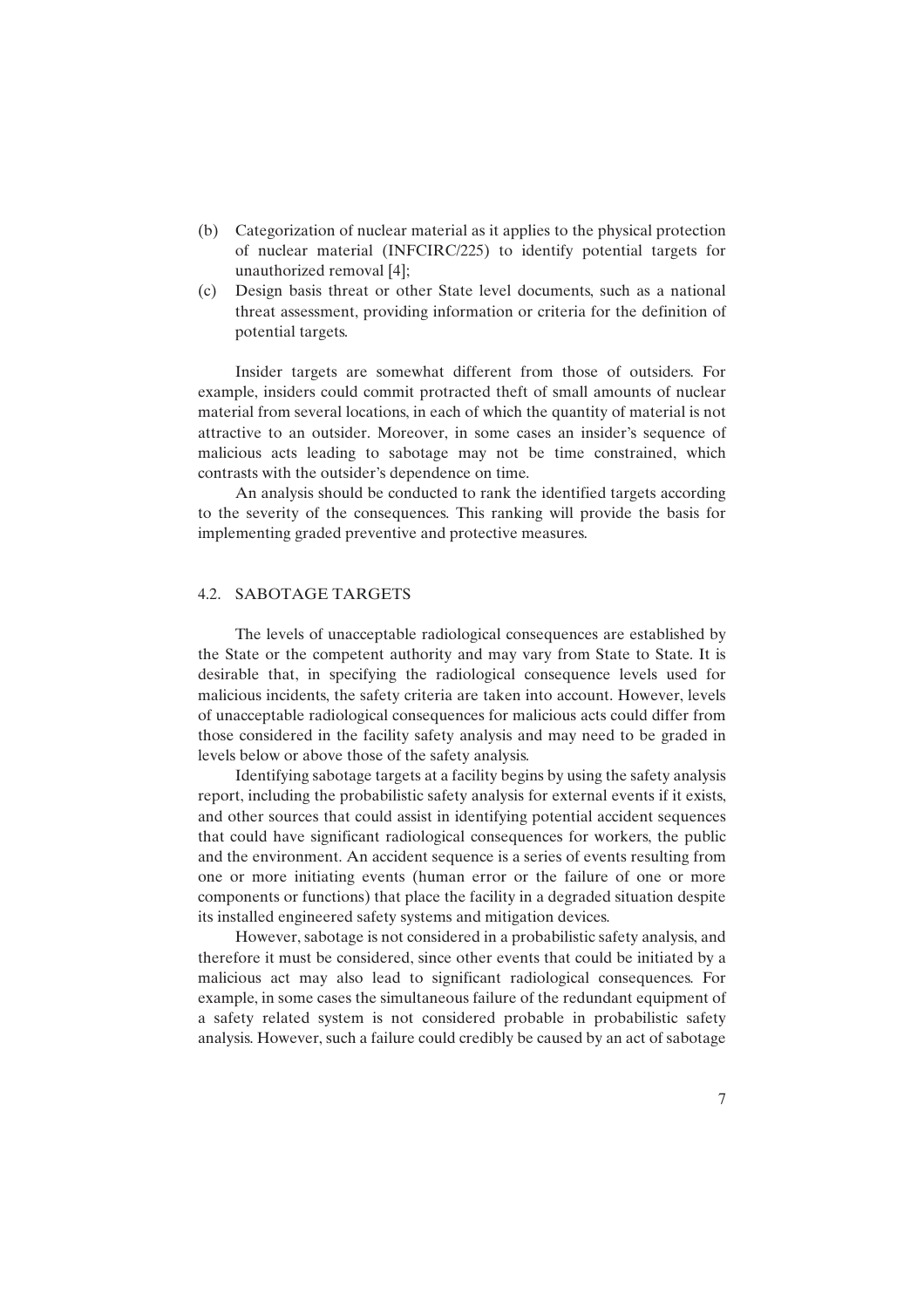and could give rise to radiological consequences. Components, systems or functions whose loss or failure caused by a malicious act could have serious consequences should be identified.

This approach enables the identification of the most sensitive elements in the facility (components, systems or functions) and their locations.

## 4.3. TARGETS FOR UNAUTHORIZED REMOVAL

The identification of potential targets for unauthorized removal of nuclear material should take into account both:

- (a) The repeated unauthorized removal of small quantities of nuclear material during several events (protracted theft); and
- (b) The unauthorized removal of a large quantity of nuclear material during a single event (abrupt theft).

To consider both of these, the inventory of all nuclear material at a facility or in transport should be considered. The inventory list should include the amount, form, type, location and condition of all nuclear material at the facility or in transport.

Targets for theft should be identified through information or criteria contained in a State level document. Alternatively, targets may be grouped in one of three categories (I, II and III) as drawn from the categorization table of nuclear material in both the CPPNM [1] and INFCIRC/225 [4]. This grouping should be based on the risk of the material being used for a nuclear explosive device, which itself depends on: the type of material, for example plutonium, uranium; isotopic composition, that is content of fissile isotopes; physical and chemical form; degree of dilution; radiation level; and quantity. In addition, in identifying the targets for unauthorized removal of nuclear material by insiders, the possibility of an adversary collecting an amount equivalent to a higher categorization from several locations of lower categorization should be considered.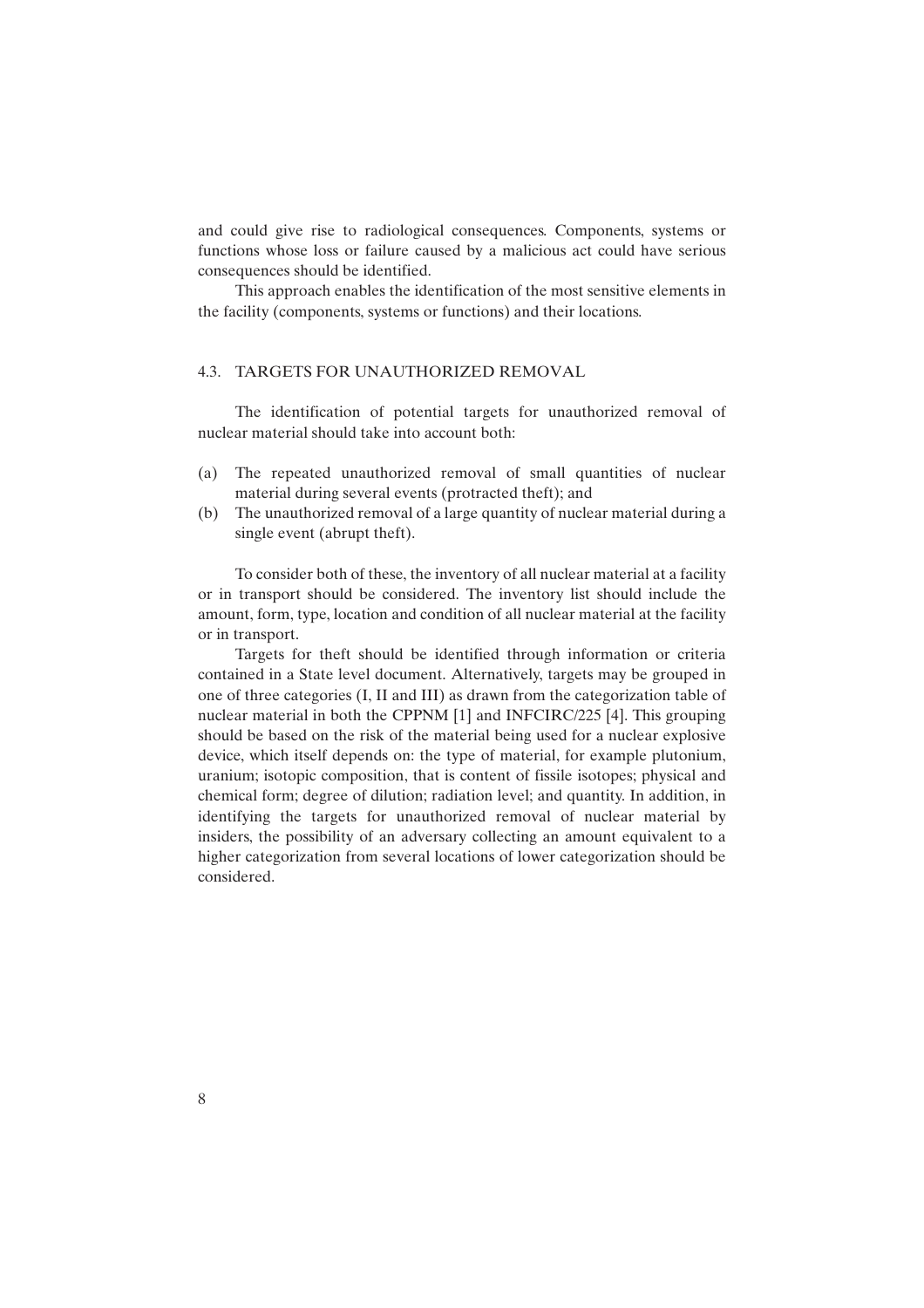## **5. MEASURES AGAINST POSSIBLE INSIDERS**

This section describes an approach to countering the insider threat and recommends some specific preventive measures and protective measures.

## 5.1. GENERAL APPROACH

The term 'preventive measures' is used to describe measures to preclude or remove possible insider threats, or to minimize threat opportunities, or to prevent a malicious act from being carried out. The term 'protective measures' is used to describe measures to detect, delay and respond to malicious acts that are carried out, and to mitigate or minimize their consequences. Protective measures should be coordinated with the overall emergency response plans in accordance with agreed procedures. Emergency response plans should also include recovery provisions in the event of unauthorized removal of nuclear material. Preventive and protective measures should provide defence in depth and should be fully integrated into a well developed security programme. The approach to take to prevent and protect against malicious acts by insiders is described in Fig. 2.

Figure 2 introduces the following steps, represented by the arrows between the boxes, describing the prevention and protection approach against the potential insiders identified in Section 2.



*FIG. 2. The approach to preventing and protecting against malicious acts by insiders.*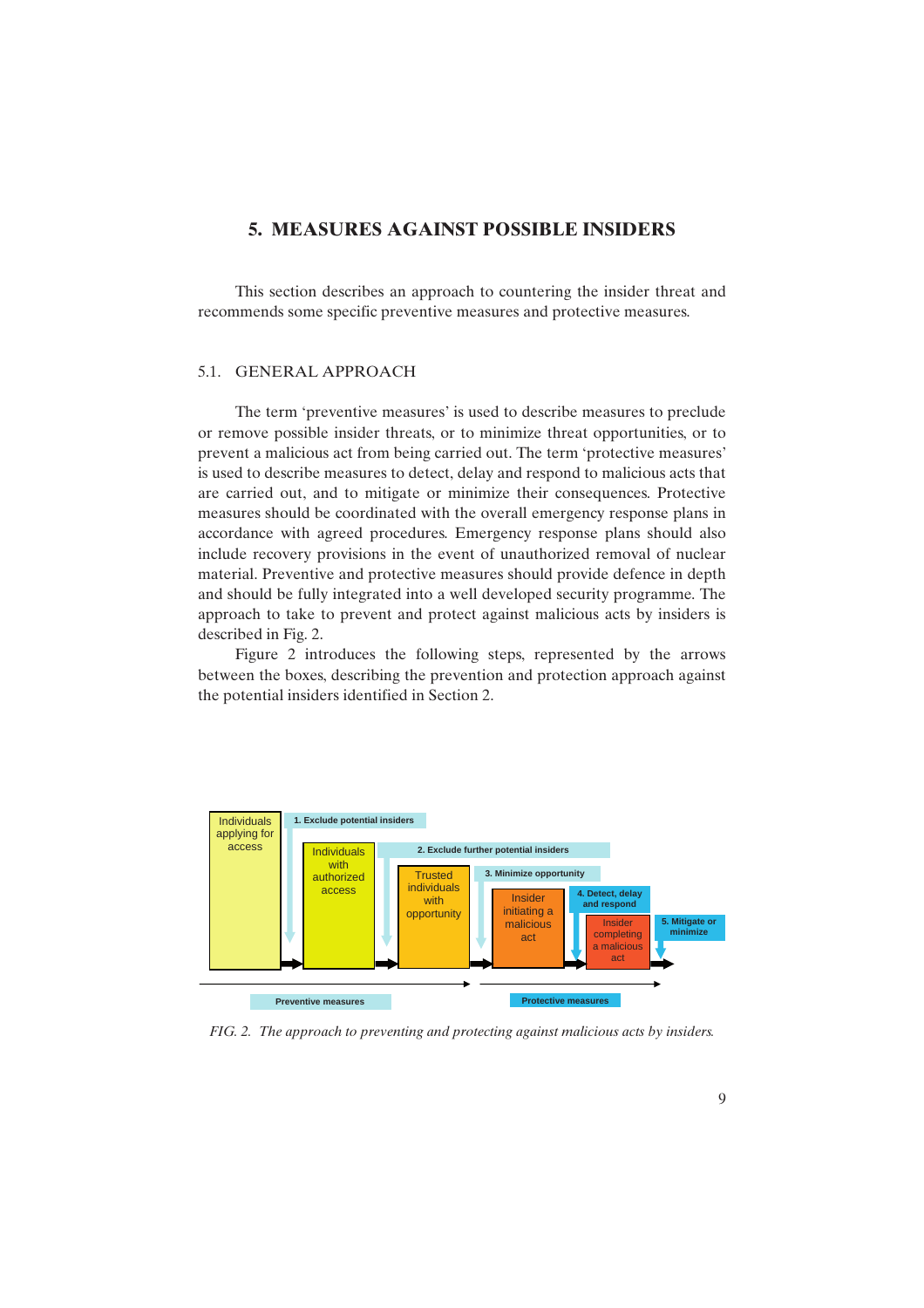## *Prevention:*

- (1) Exclude potential insiders by identifying undesirable behaviour or characteristics, which may indicate motivation, prior to allowing them access;
- (2) Exclude further potential insiders by identifying undesirable behaviour or characteristics, which may indicate motivation, after they have access;
- (3) Minimize opportunities for malicious acts by limiting access, authority and knowledge, and by other measures.

## *Protection:*

- (4) Detect, delay and respond to malicious acts;
- (5) Mitigate or minimize consequences.

Many measures listed in Sections 5.3 and 5.4 can be considered as both preventive and protective measures. The proposed list should be seen only as a possible grouping. It is recommended that each proposed measure be considered and implemented for its prevention or protection characteristics.

## 5.2. DEVELOPMENT OF A COMPREHENSIVE APPROACH

The overall approach consists of implementing several layers of defence, including both administrative aspects (procedures, instructions, administrative sanctions, access control rules, confidentiality rules) and technical aspects (multiple protection layers fitted with detection and delay) that insiders would have to overcome or circumvent in order to achieve their objectives.

Implementing preventive and protective measures to counter the insider threat is usually much more difficult than implementing measures to counter the outsider threat, due to the access, knowledge, authority and attributes of insiders (as defined in Section 2). Thus, although already partially addressed for the outsider threat, any elements that could provide protection against the insider threat should be considered. These elements include detection, delay, response and mitigation capacities of safety, radiation protection and MC&A provisions. Their synergetic effect should be established and formally integrated within the comprehensive approach.

For nuclear safety purposes, design criteria such as redundancy or diversity in systems and equipment that are important to safety, or layout criteria such as physical or geographical separation or segregation of these systems or equipment, are introduced at the design phase of the facility or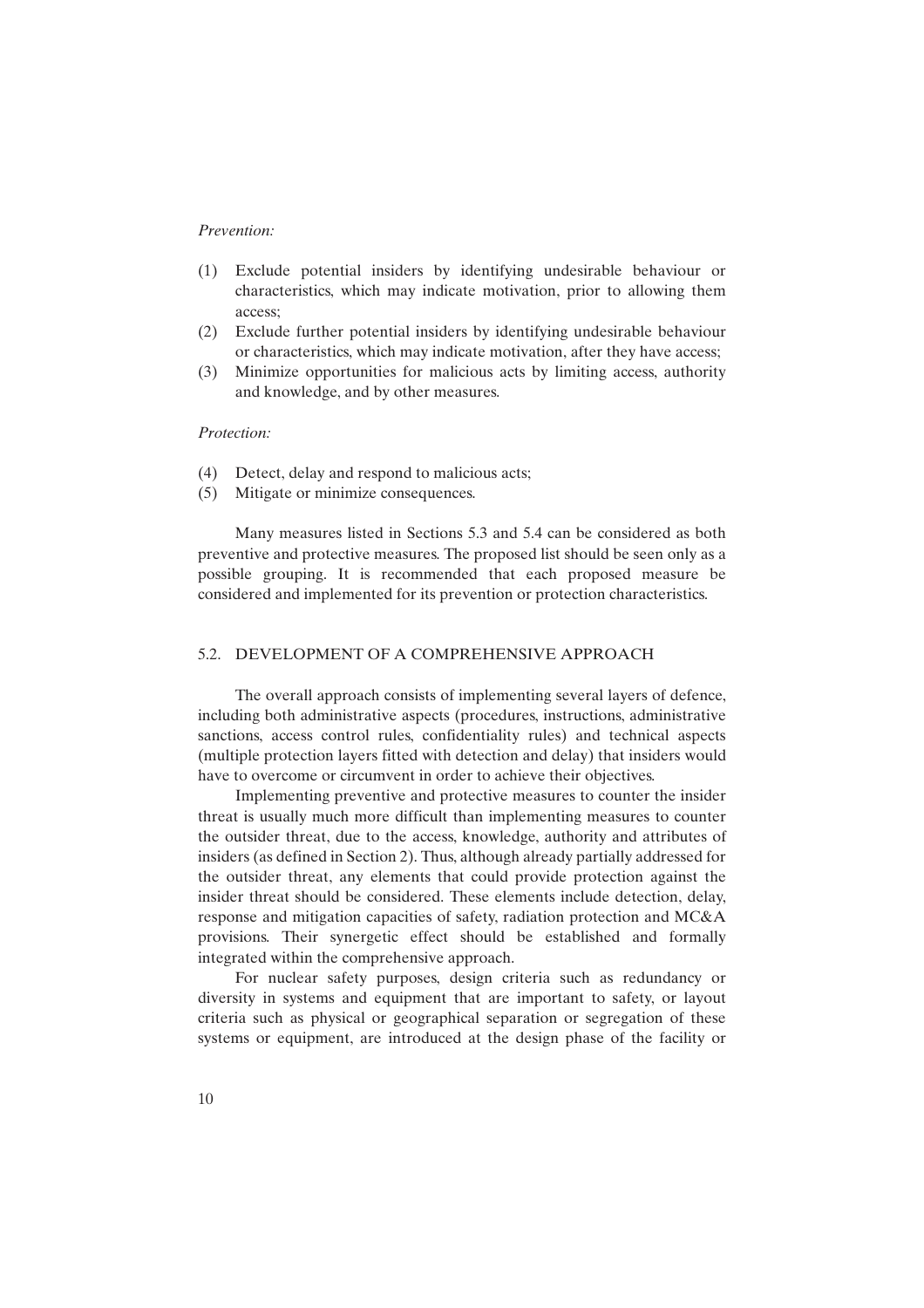transport package. These provisions can improve protection against sabotage by requiring more preparation, more means and more time for an insider to commit a malicious act. Consequently, they could be of significant efficiency to deter, prevent or delay acts of sabotage by insiders or to mitigate or minimize the radiological consequences.

Radiation protection measures, such as the limitation of access to specific areas and radiation protection devices, could contribute to both deterring and preventing unauthorized removal or sabotage by insiders.

MC&A provisions are designed to keep a strict inventory of all nuclear material and to register an alarm if the material balance shows a discrepancy. MC&A also enables the operators to: (a) know precisely the quantity and type of all inputs and outputs of nuclear material in their facilities; (b) always be aware of the location, use, movement and transformation of nuclear material; and (c) detect any anomalies concerning the management of nuclear material. The nuclear material accountancy system should be able to detect unauthorized transfers in or the repeated unauthorized removal of small quantities of nuclear material from a facility, which might not be detected by the physical protection system. The detection of anomalies should be supported by, in particular, the use of seals, tamper indicating devices and a computerized accounting system. An analysis of the MC&A system is necessary to understand the limits and vulnerabilities of such systems.

## 5.3. PREVENTIVE MEASURES

The aim of preventive measures is to exclude potential adversaries and to minimize the likelihood of insiders attempting a malicious act. The following are recommended as preventive measures:

- (a) Identity verification. Identity verifications<sup>2</sup> authenticate an individual's identity. This confirms that the name and personal particulars of the individual in question are correct.
- (b) Trustworthiness assessment. Trustworthiness assessments<sup>2</sup> are initial and ongoing assessments of an individual's integrity, honesty and reliability in pre-employment checks and checks during employment that are intended

<sup>&</sup>lt;sup>2</sup> National laws may restrict the scope or conduct of identity verification and trustworthiness assessments in a State. The provisions of this Implementing Guide are without prejudice to the legal rights of individuals, including the right to due process, under national and/or international law.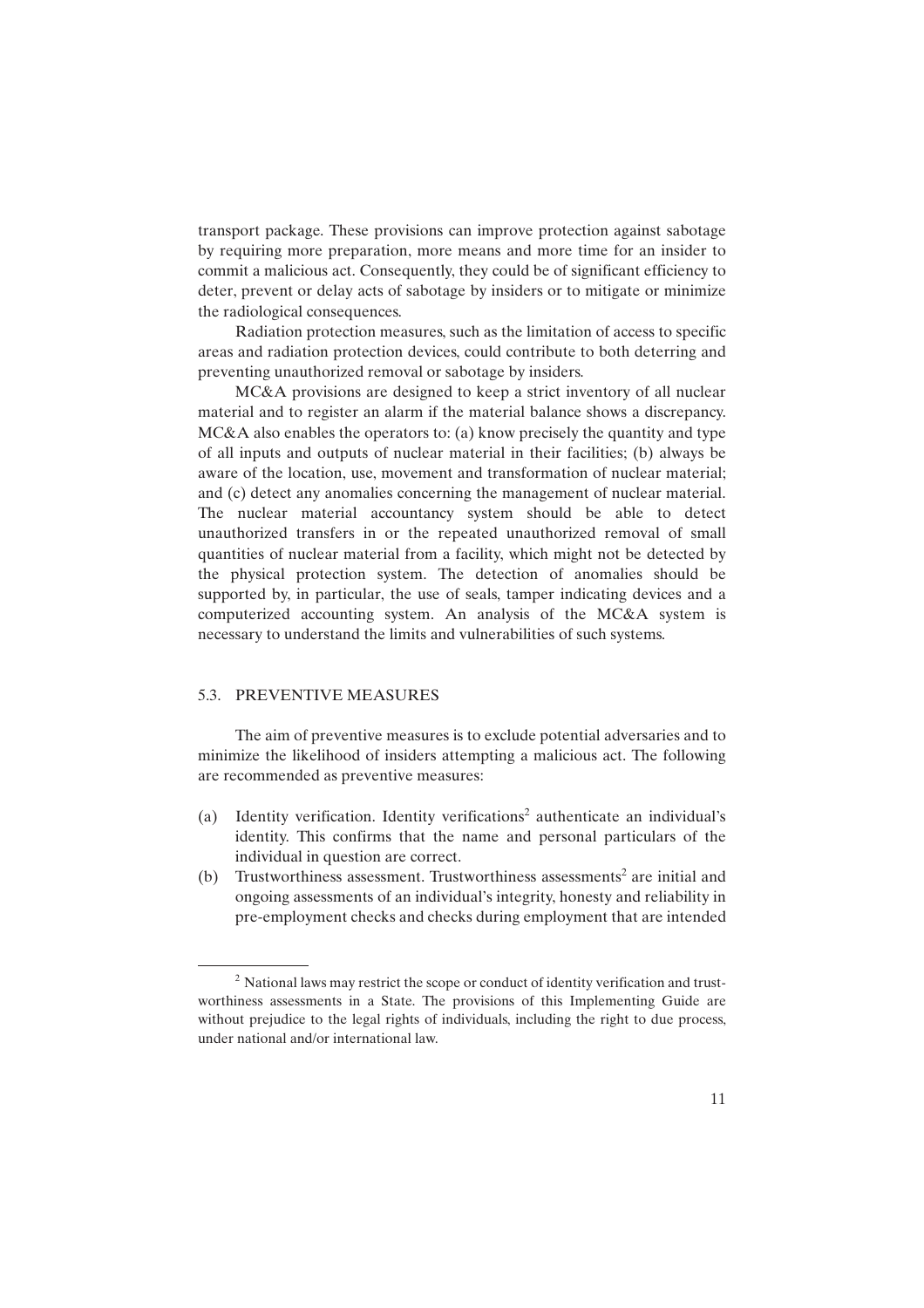to identify the motivation or behaviour of persons who could become insiders. These checks attempt to identify motivational factors such as greed, financial factors, ideological interests, psychological factors, desire for revenge (e.g. due to perceived injustice), physical dependency (e.g. on drugs, alcohol or sex) and factors due to which an individual could be coerced by outsiders. Such factors might be indicated by a review of criminal records, references, past work history, financial records, medical records and psychological examinations/records. Periodic checks should be conducted during employment as some of these conditions may not be apparent or may change over time. These reviews are of particular interest in the case of temporary employees and workers whose duties may place them close to sensitive targets. The depth of the trustworthiness checks should be graded according to the level of access the individual has (e.g. access to Category III material will require the lowest level of trustworthiness checks and access to Category I material or vital areas will require the highest level of trustworthiness checks). This should be determined in line with the actions described in Sections 2–4 of this guide, which show the reasoning for gathering the information.

- (c) Escort and surveillance of infrequent workers and visitors. Temporary workers, such as maintenance, service or construction workers, often come from contracting or subcontracting companies. The trustworthiness of temporary workers and visitors may not have been determined prior to their being permitted access. Escorting such people is a way of making sure that they are in the right place and that they are performing their duties properly. To be effective, the escort should know about their approved activities, including access to specific places and actions they should not perform. In addition, guard patrols may deter or detect any attempt by individuals to carry out malicious acts.
- (d) Security awareness. Implementing a strong security awareness programme for staff and contractors contributes to an ongoing security culture within the organization. A strong security awareness programme requires clear security policies, the enforcement of security practices and continuous training. The purpose of the training programme is to establish an environment in which all employees are mindful of security policies and procedures, so that they can aid in detecting and reporting inappropriate behaviour or acts. Everyone, irrespective of their role or function, should be aware of the threats and potential consequences of malicious acts and of their own role in reducing the risks and in developing a comprehensive and effective security framework. Security awareness programmes should also provide for measures to reduce risks of blackmail, coercion, extortion or other threats to employees and their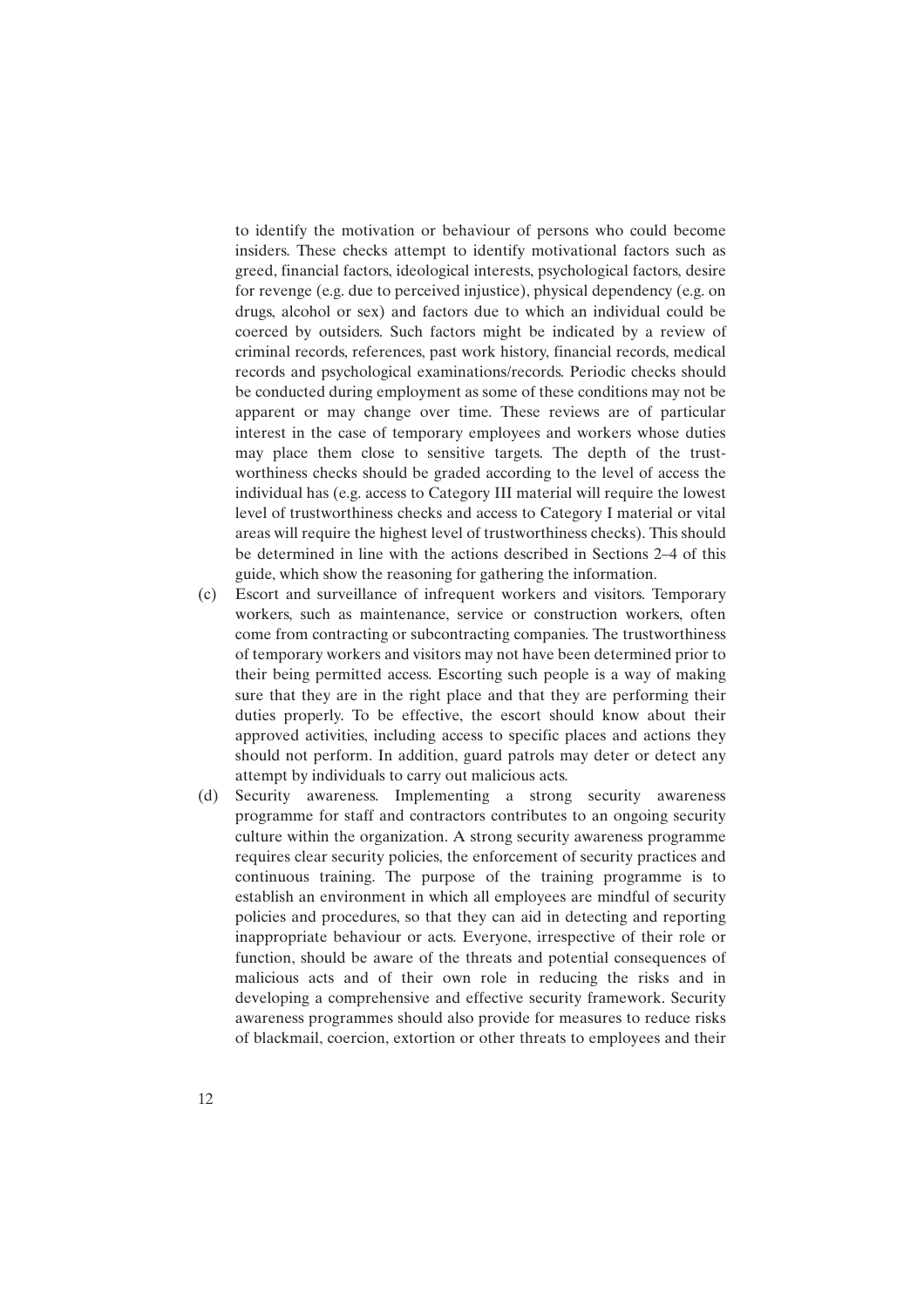families, and should promote the reporting of such coercions or attempts thereof to the security management. Finally, security awareness programmes should be developed in a coordinated manner with safety awareness programmes in order to establish effective and complementary safety and security cultures.

- (e) Confidentiality (security of information). Information on security measures or sensitive targets (e.g. the location of the nuclear material inventory, site maps or specific drawings of equipment, systems or devices that represent the design features of specific targets, lock combinations, passwords and mechanical key designs) could help insiders successfully to perform a malicious act. This information should be kept confidential so that only those who need to know are permitted access to it. In addition, information addressing potential vulnerabilities in physical protection systems should be highly protected and compartmentalized, as it could facilitate the unauthorized removal of nuclear material or an act of sabotage. Compartmentalization means dividing information into separately controlled parts to prevent insiders from collecting all the information necessary to attempt a malicious act. Special attention should be paid to electronic information. Ensuring confidentiality will mean that insiders would have to make additional efforts to carry out unauthorized removal of nuclear material or an act of sabotage, during which they could be deterred or detected.
- (f) Quality assurance. A quality assurance policy and programmes should be established and implemented with a view to providing confidence that specified requirements for all activities important for the prevention of and protection against insider threats are satisfied. This applies not only to prevention but also to the other primary functions.
- (g) Employee satisfaction. It cannot be assumed that just because an individual is an employee or a contractor, he or she will be free from dissatisfaction. Therefore, good relations among workers and between management and workers should be given due consideration and should be part of the security culture. Managers should be trained to identify and raise any concerns about an employee's behaviour with an appropriate person, for example a senior manager, security manager or human resource adviser. The implementation of a career enhancement policy that has the goal of training all employees for the next higher position in the organization will help to create a pool of trained experts who may replace an incumbent leaving the organization even at short notice, and will also support quality assurance.
- (h) Physical compartmentalization of areas. Compartmentalizing facility access by means of measures for access control minimizes the opportunity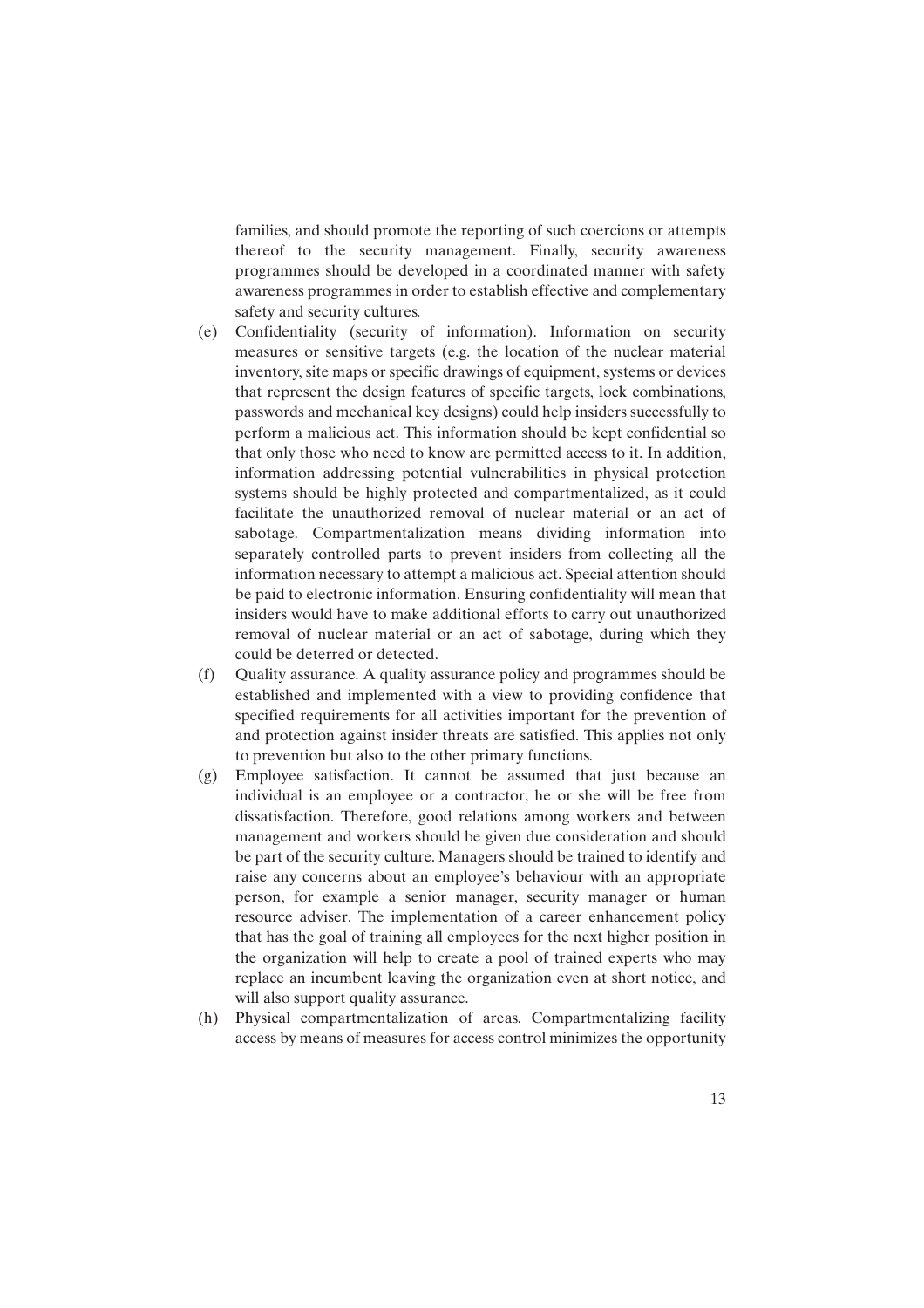for sabotage or the unauthorized removal of nuclear material by insiders by making it more difficult to obtain data dealing with security, targets and the full capability needed to perform a malicious act. Every effort should be made to ensure that a single person does not acquire all the necessary access authorizations that would enable such an individual to commit a malicious act. The significance of the physical compartmentalization of areas has to be consistent with the potential risks; therefore, the most sensitive targets should be located in well protected areas, whereas less sensitive targets could be located in less secure areas. Need-to-access rules, similar to the need-to-know rules that apply to sensitive documents and information, should apply to compartmentalized areas. Strictly limiting the number of persons with access to a sensitive area and also the number of persons empowered to give access authorization to sensitive areas can minimize opportunities for insiders. In the design phase, specific attention should be paid to minimizing unnecessary access to protected areas.

- (i) Compartmentalization of activities. Compartmentalization of activities will limit the ability of insiders to obtain the set of capabilities necessary to conduct a malicious act. Such capabilities might include the ability to use special tools and equipment required for operations or for handling material. Transfer of tools, material and equipment between areas should be formalized and should involve more than one person in order to minimize opportunities for unauthorized removal of nuclear material by insiders.
- (j) Sanctions (disciplinary actions and prosecution). It is important that potential insiders be aware that deliberate violation of laws and regulations or the instructions of the operator may be severely sanctioned. The certainty of disciplinary action and prosecution may deter insiders from committing malicious acts. In addition, requiring operators to inform the competent authority of every malicious act or attempt would provide, after proper analysis, a basis for feedback to other operators and for a possible need for updating of regulatory requirements.

## 5.4. PROTECTIVE MEASURES

The aim of protective measures is to detect, delay and respond to malicious acts after their initiation, and to mitigate or minimize their consequences. When designing and implementing protective measures, efforts should be made to ensure that these measures have minimal impact on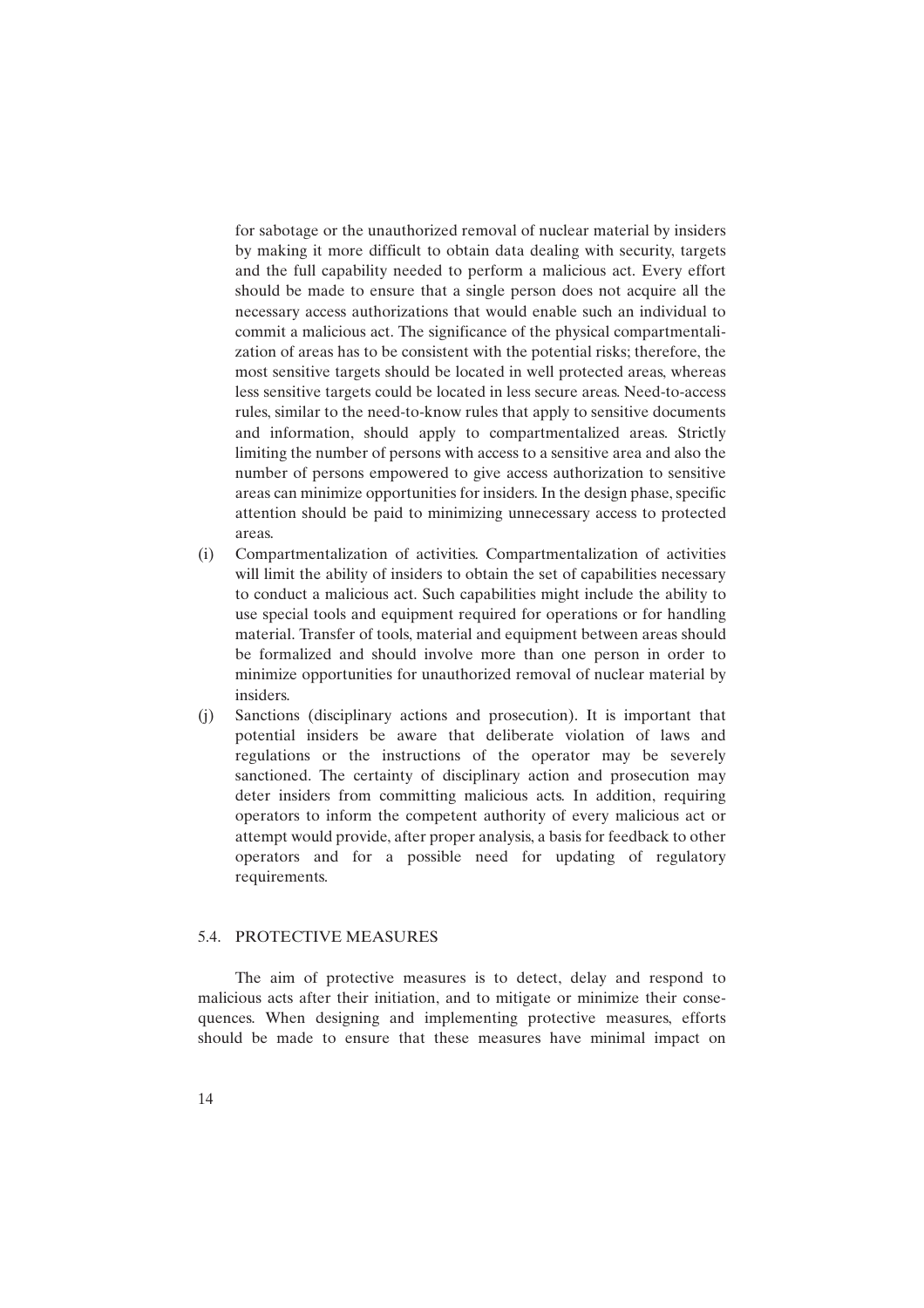radiation protection, safety or emergency response systems. In case of conflict, a solution must be reached in which the overall risk to the workers and the public is minimized. The following items are recommended as protective measures.

## **5.4.1. Detection**

Malicious acts can be detected by means of security sensors, personnel surveillance and/or monitoring of operational processes. In the case of outsiders, detection measures focus on detecting penetration of protective layers by adversaries. Detection of malicious acts committed by insiders is more difficult. Insiders may be able to bypass many detection measures, owing to their access or by other available means. Therefore, protection measures in respect of insider threats should focus on the detection of insiders both during acts and during preparatory (unauthorized) acts such as the manipulation of safety equipment or the falsification of MC&A records. Therefore, the detection of insiders may occur far later in the incident sequence than the detection of outsiders.

To be effective, detection must be assessed. It may be difficult to assess properly and quickly the nature of an act committed by an insider. This difficulty may seriously weaken the ability to respond in a timely manner.

Since detection of malicious acts by insiders is heavily dependent on observation and surveillance, enforcing a longer delay on the actions of an insider may result in a higher probability of detection; therefore, an increase in a physical barrier or the complexity of achieving the malicious act can provide additional opportunities for detection or even deter insiders from attempting the malicious act.

The objectives of surveillance measures are to ensure that the activities of any authorized employee are always monitored by at least one other experienced, authorized employee in order that unauthorized acts on the part of one can be immediately detected and reported (the 'two person rule'). This method of detection can afford a rapid means of both generating and assessing an alarm. Surveillance may be provided through co-workers, managers or closed circuit television coverage. In the event of a malicious act, recorded videos can be useful to put together a list of possible suspects. In fact, without monitoring, timely assessment of malicious acts may be difficult. A method that may be used to detect insiders is on the job surveillance to check whether unauthorized activities are occurring. This method would be useful in cases such as an individual who does an incomplete job of equipment servicing, or a certain quantity of nuclear material being taken to perform a duty and another quantity being reported.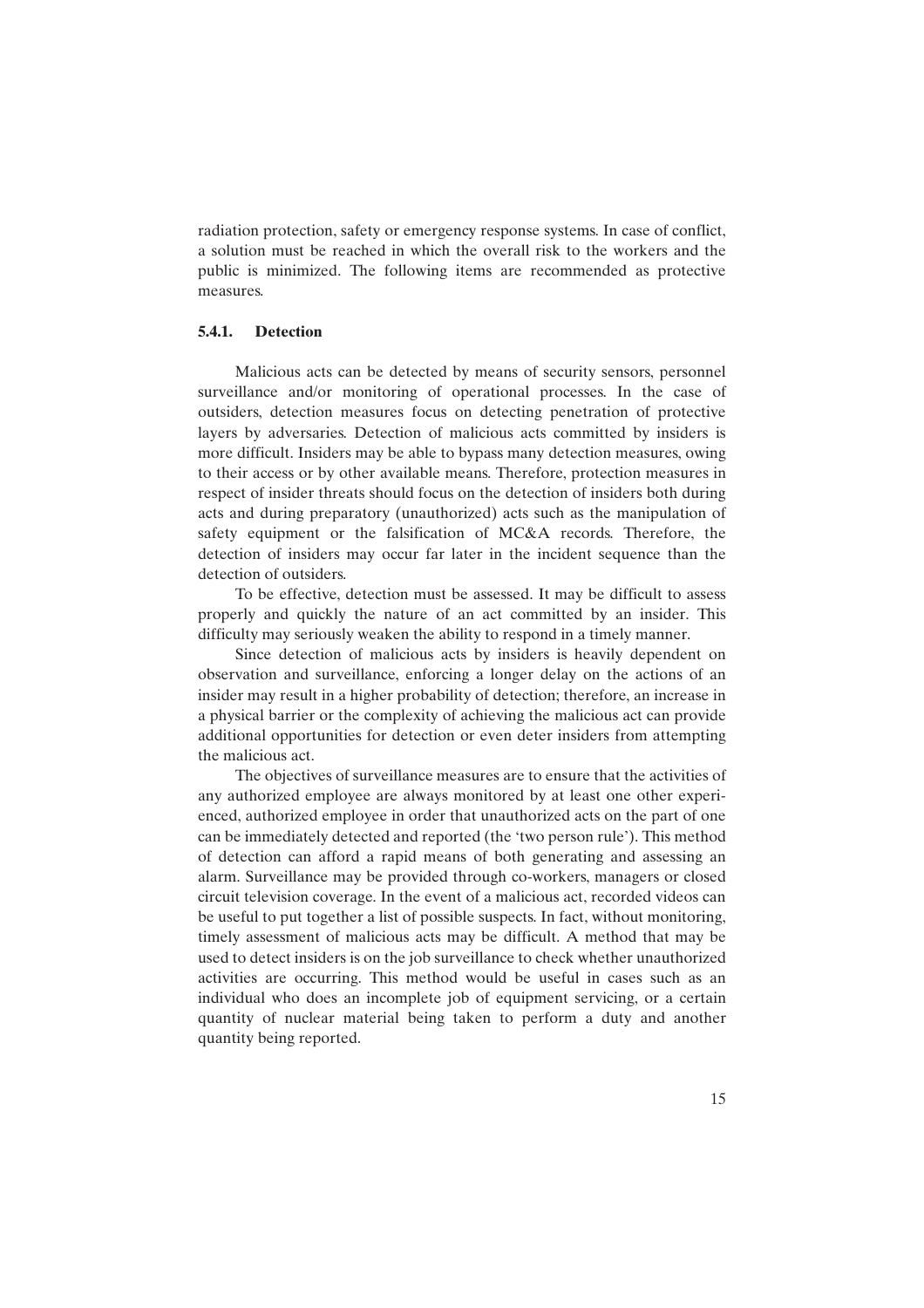The two person rule requires at least two experienced persons to monitor one another in a sensitive area. This basic procedure is extended to require that at least two persons be present in a sensitive area in order for each person to verify that all actions are performed as authorized. Each of the two persons involved in the task should be technically qualified to immediately detect unauthorized activities. In addition, means should be provided to immediately report suspected malicious acts or suspicious activity. If subsequent investigation shows that no malicious acts were carried out, it is important that no penalty be imposed on either party for the false alarm, otherwise partners will be hesitant to report suspicious behaviour. This should be emphasized in security awareness training. To be effective, the two people must remain in full view of each other at all times, and must be fully informed about the authorized activities of the other. Ideally, the two person rule would assign two competent persons to perform a one person job. The two person rule is effective as long as the individuals do not become complacent through long term friendship or association. Whenever possible, managers should ensure that the members of such two person teams are rotated. Enforcing the two person rule for access to sensitive areas is a deterrent and may be an aid to detection. In addition, the two person rule can help to protect against insiders tampering with sensors.

Access control is used to allow only authorized entry or exit, and to prevent or detect unauthorized entry and exit. Access control is achieved by identifying individuals by means of an identifying device (one or more badges or keys), an access code (a lock combination or a personal identification number) and/or a personal identifier (biometrics). Access control provisions should also cover vehicles. Further, access control can be used to find out when people are present in different areas. If appropriately recorded, access control records can be used during the investigation of a malicious act to determine a list of possible suspects. Specific criteria should be established before authorizing access to a sensitive area (such as need to do a duty, need to be escorted, need to know and trustworthiness). Individuals granted access to a sensitive area should meet these criteria. Equipment used to generate badges and systems to assign access should be protected to prevent unauthorized assignment of access. Further, an access system should be periodically checked to ensure that it is effective.

Tracking the movement and location of personnel within the facility assists in protecting against violation of access rules and also in providing useful information after an incident. Existing technology makes it possible to track each worker throughout a facility by recording the locations and areas visited each day by the worker and the times that each location was visited. Awareness that a facility has a tracking system may deter a worker from carrying out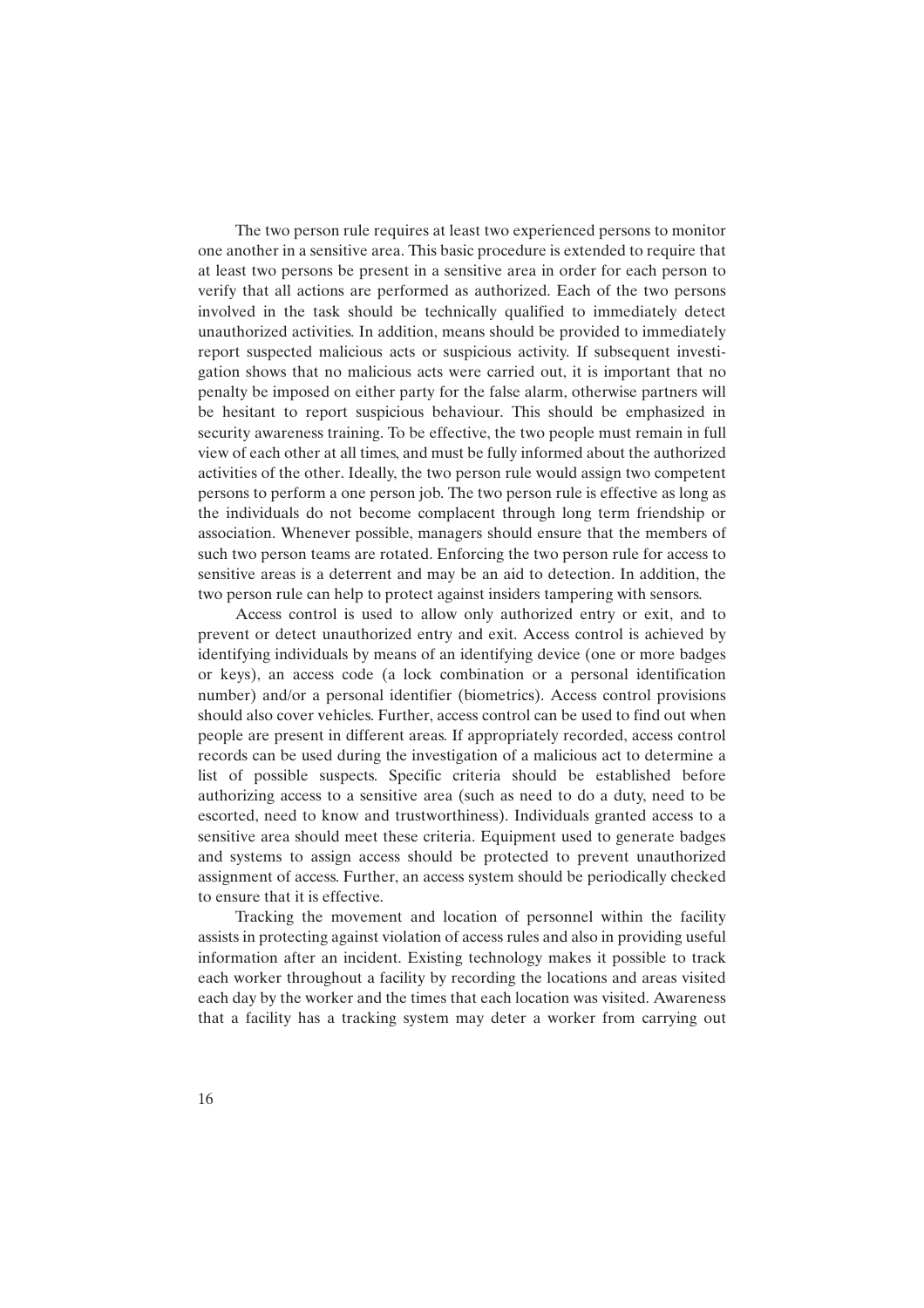unauthorized activities. Further, tracking records may be used during the investigation of a malicious act to generate an initial list of suspects.

Insiders may require tools, material and weapons that are unavailable or not allowed within the facility to carry out a malicious act. Therefore, checks should be made to prevent and detect the introduction of contraband items into sensitive areas. Contraband items may include unauthorized tools and material, radiation shielding material, weapons and explosives, as these could be used to gain access to or cause damage to sensitive components as well as to steal nuclear material. The stringency of searches should be commensurate with the sensitivity of the area, and searches performed close to the target should also be more stringent.

Methods of contraband detection include manual searches of personnel, packages and vehicles; use of metal detectors, X ray machines and radiation detectors; and use of dogs and explosives detectors. These methods should take into account the specifics of the facility and the threats against which protection is required. In specifying the locations at which searches are to be carried out, care should be taken not to place them so far from the sensitive areas that it would be easy to bypass the checks. For example, insiders might bypass checks on the protected area boundary by throwing contraband over the protected area fence for later retrieval. Since vehicles are more difficult to search than personnel, it is advantageous to significantly limit the number of authorized vehicles permitted to enter the sensitive areas.

For certain types of nuclear material, radiation detectors should be used to detect its unauthorized removal on persons, in packages or in vehicles leaving a protected area. Radiation detectors could be placed at pedestrian exits in tandem with metal detectors to enhance their effectiveness, as shielding material can be used to remove nuclear material from the nuclear facility. Manual searches may also be used for monitoring persons and material exiting from an area. Random searches can be used to deter the unauthorized removal of nuclear material. If this is not in violation of safety rules, the exit should be locked on actuation of a security alarm. Particular attention should be paid to emergency evacuation conditions, including exercises, to prevent the unauthorized removal of nuclear material. Special care should be taken during the detailed search of a load vehicle prior to loading and shipment to ensure that those persons carrying out the search are not able to introduce items that would aid a malicious act.

Monitoring the normal operation of processes or activities can be used to survey an area, to detect an unauthorized action or to provide an early assessment of alarms. The operating parameters of a nuclear facility (temperatures, pressures, flows, radiation monitoring, etc.) are checked continuously to ensure that they remain within the operating limits. An alarm should be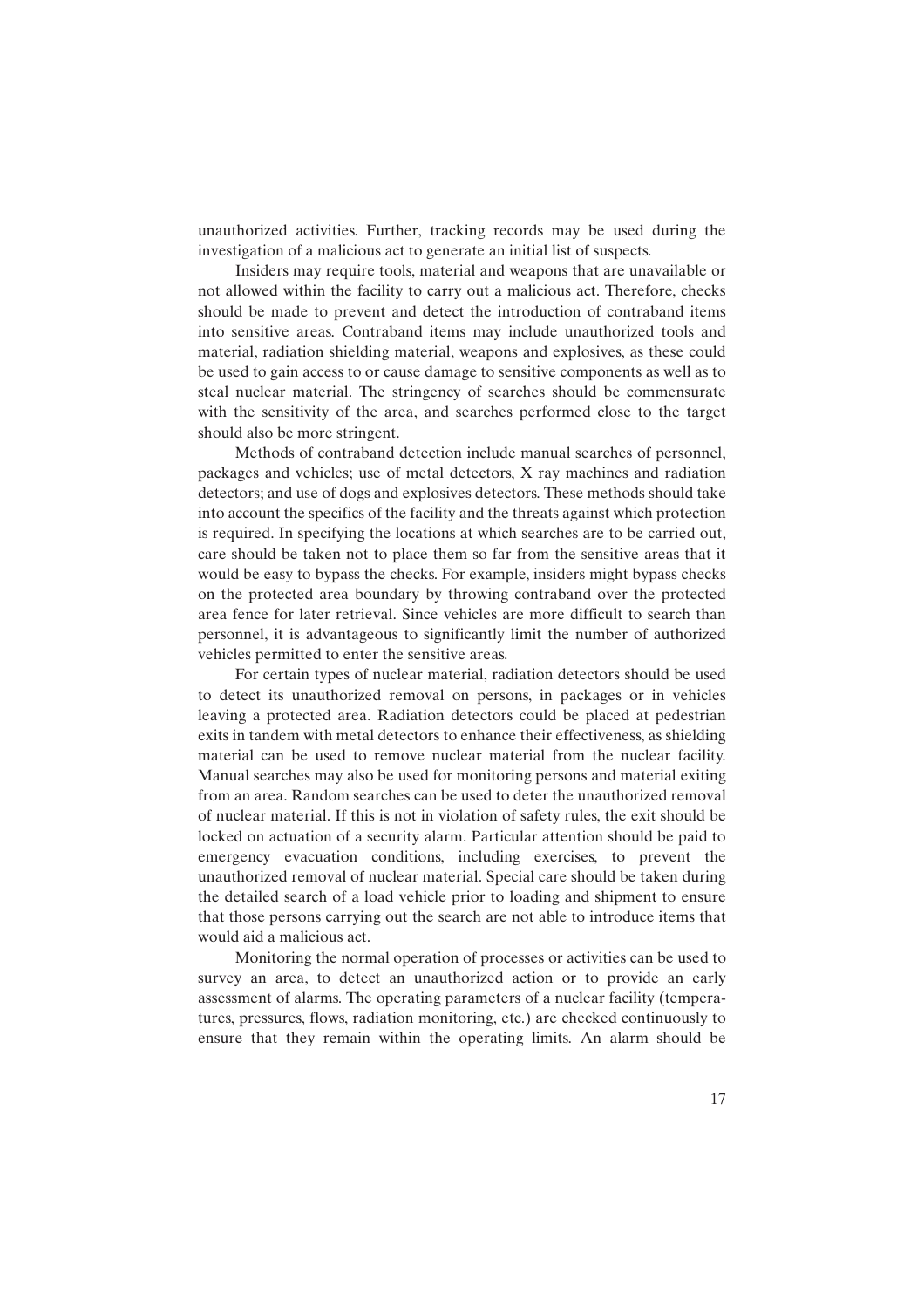activated when one of these parameters exceeds a specified threshold. Since sabotage can cause an abnormal situation of the operating parameters, surveillance of operating parameters may help to detect malicious acts.

It is critical that a procedure for reporting of alarms be established between operations personnel and security personnel to ensure that alarms are quickly communicated to security personnel in the central alarm station. The actuation of an alarm should be communicated even prior to operations personnel assessing its cause (malicious or accidental).

Operations personnel should monitor sensitive equipment, systems or devices to verify that no tampering or interference has taken place, or to provide for the timely detection of such tampering or interference.

Routine testing and maintenance operations have a significant impact on equipment availability and the prevention or correction of a deficiency or failure that could have a malicious origin. These operations may be very effective in detecting possible malicious acts on equipment or systems in relation to protecting nuclear material or sensitive areas. When a routine testing or maintenance operation leads to a modification of the initial conditions of a system, a requalification of this system should be performed. It is advisable to perform the requalification independently of the operation (test or maintenance) leading to the modification. This approach contributes to both prevention by deterrence (for fear of the consequences) and detection.

One measure to mitigate the consequences of a malicious act is to have the capability rapidly to replace parts that have been damaged. To achieve the desired goal successfully, it is prudent to provide protection for spare parts so that it would be difficult to destroy or compromise both the installed parts and the spare parts for vital equipment. Protection can be provided by, for example, installing barriers, storing the spare part at a distance from the installed part and frequently monitoring storage.

Inspections and audits, in particular unannounced inspections and audits, might be an efficient way to prevent and protect against unauthorized removal of nuclear material and sabotage. Inspections and audits can detect compromised equipment or abnormal conditions and, thus, can provide assurance to operators, the competent authority or the State that preventative and protective measures are effectively implemented.

## **5.4.2. Delay**

Delay is provided by personnel, procedures or physical barriers that increase the task time of an adversary. Most barriers are designed to delay penetration of areas, rather than to delay the carrying out of malicious acts, and thus have only limited impact on insiders. However, it is possible to develop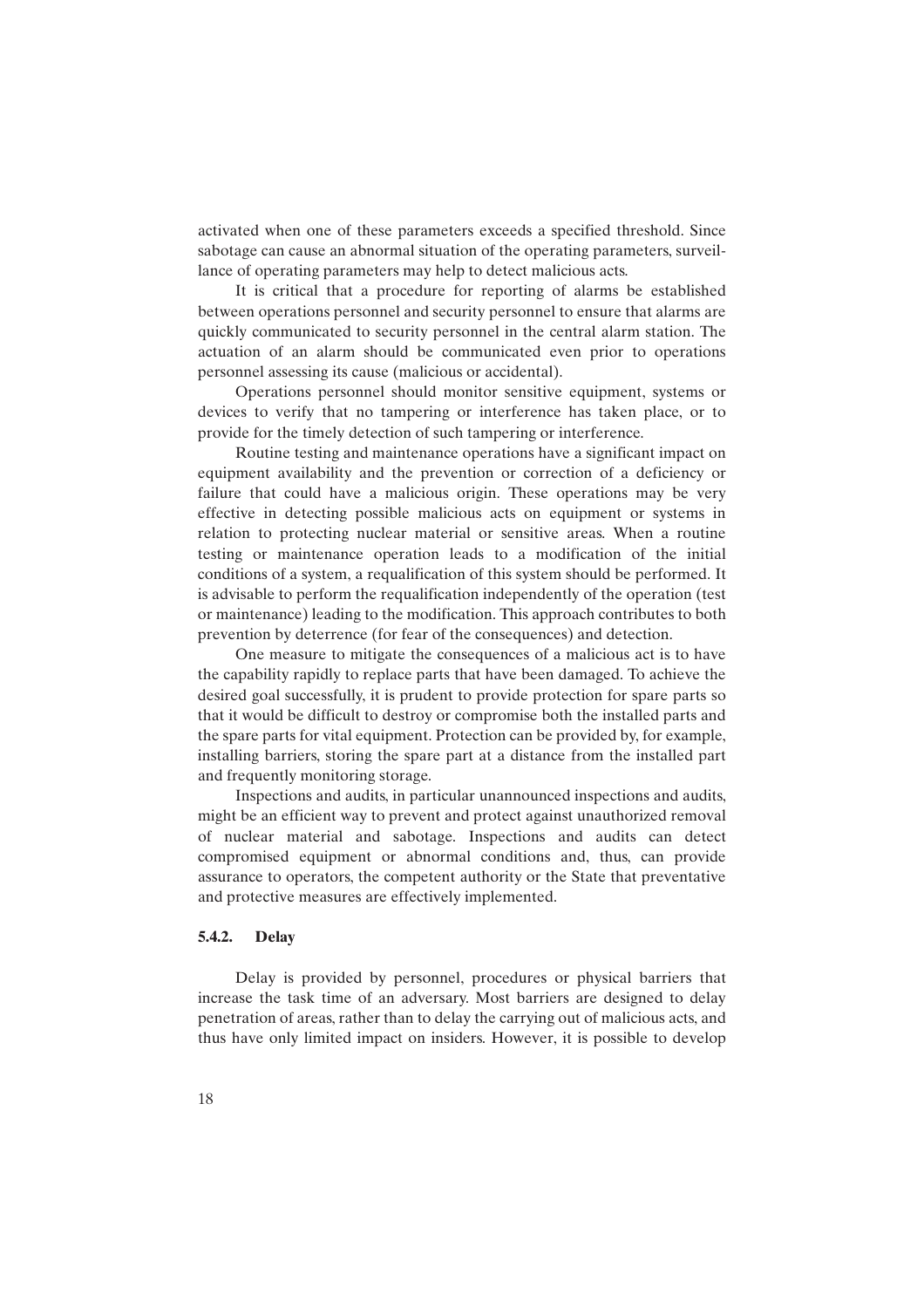barriers to delay malicious acts close to equipment or material. For example, locking a piece of equipment, such as a valve or a switchboard, creates a delay for insiders attempting to carry out an act of sabotage. Barriers close to equipment or material are especially effective when the area is under continuous surveillance.

For insiders who do not have access to certain areas or material, installing barriers that an adversary could not overcome without using contraband items or highly specialized skills further strengthens prevention by deterrence and increases the likelihood of detection. Multiple layers of different physical or procedural barriers along all possible insider paths will complicate the progress of an insider by requiring a variety of tools and skills. Upgrading a barrier to force insiders to use more sophisticated tools complicates the requirements for resources, logistics, training and skills. Sophisticated resources may not be available at the facility and may have to be introduced on the site by insiders. By delaying the malicious act in this manner, insiders could be detected and defeated.

Delays can also be accomplished by the use of specially trained security personnel, such as guards. In some cases, the presence of such personnel may result in a significant delay in order to circumvent them, particularly for insiders with limited resources.

As a result of system safety designs that provide for some level of system self-protection, such as redundant equipment, automatic equipment shutdown and automatic valve closure, the task of an insider may be complicated by requiring the insider to defeat multiple redundant and dispersed facilities and equipment. These features can delay a malicious act and prevent it from being successfully carried out.

### **5.4.3. Response**

Response to a malicious act by an insider can be made by both operations personnel and security personnel. Typically, operations personnel respond to the malicious act in order to reverse, mitigate or minimize it, and security personnel respond to insiders.

Classical analysis of response to outsider threats compares the response force time with the time required for a sequence of outsider acts necessary to complete a malicious action. The implicit assumption in an outsider threat analysis is that the outsider will be easily identified anywhere on the site. None of this may be true for insiders, since a malicious act committed by an insider can consist of several acts separated in both time and space. Unless insiders are identified when detected, it may be difficult to apprehend them among the workers.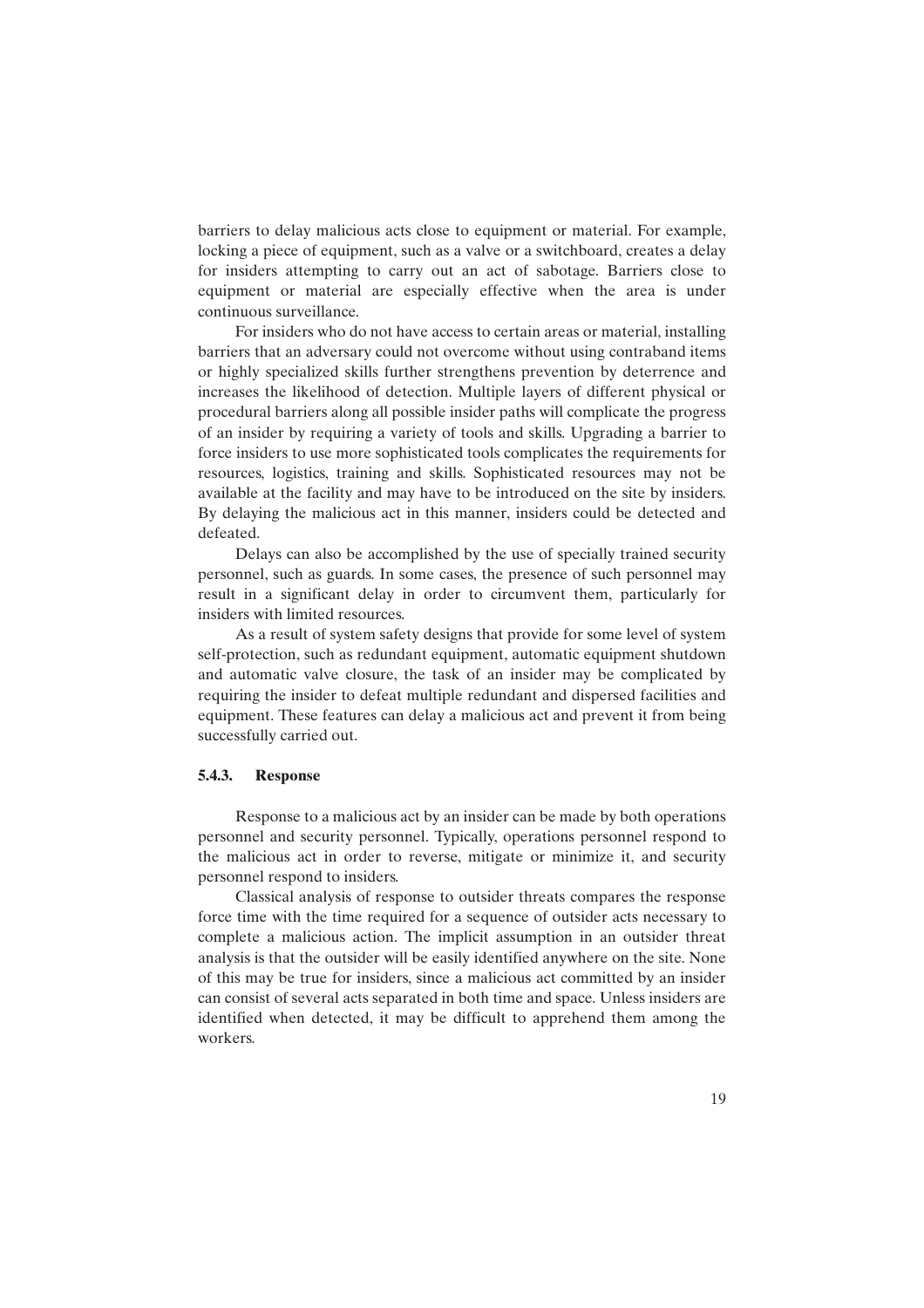As mentioned above, an insider would not necessarily need to perform all the acts in a prescribed order, nor in quick succession. An insider may commit single acts and then wait to see if they are detected. The non-continuous nature of acts that insiders might attempt can seriously complicate the security response necessary to identify and apprehend them. As a result, investigation will play a more important role in response to insider threats. Furthermore, operations specialists may be required to assist in the investigation to predict, from the abnormal event, what further malicious acts might be attempted.

Every employee and contractor on the facility site not only should be prepared to detect a malicious act but also should be trained to react appropriately to protect themselves and the facility, and should know that the first action to take after detecting an event is to transmit the alarm according to a specified set of procedures. The procedures for transmitting the alarm should be a part of security awareness training.

It is important to recognize that any persons involved in response may themselves be insiders, and therefore response procedures should be developed with this assumption. For example, an insider in the response team might use an emergency exercise, simulate an emergency or create an actual emergency to mask a malicious act.

## **5.4.4. Emergency plans**

Emergency plans should be developed to recover stolen nuclear material and to mitigate or minimize the radiological consequences of sabotage. Emergency plans do not usually differentiate between insiders and outsiders. Consideration should be given to the fact that insiders could be members of the emergency response team and could disrupt recovery or mitigation efforts.

Emergency plans for recovery or mitigation should be prepared to effectively counter the consequences of sabotage or unauthorized removal. They should describe communication, provisions for recovery or mitigation, and immediate countermeasures to be applied in the event of unauthorized removal of nuclear material or sabotage.

Such plans should provide for the training of guards and response forces to perform their actions in the event of a malicious act. In addition, other facility or transport personnel should be trained and prepared to act in full coordination with guards, response forces and emergency response teams for the implementation of contingency plans.

To ensure that no nuclear material is removed without authorization, the emergency plans should specify procedures to rapidly verify that all nuclear material is still present in the facility or in the transport unit. The MC&A procedures should verify both the presence and quality of nuclear material to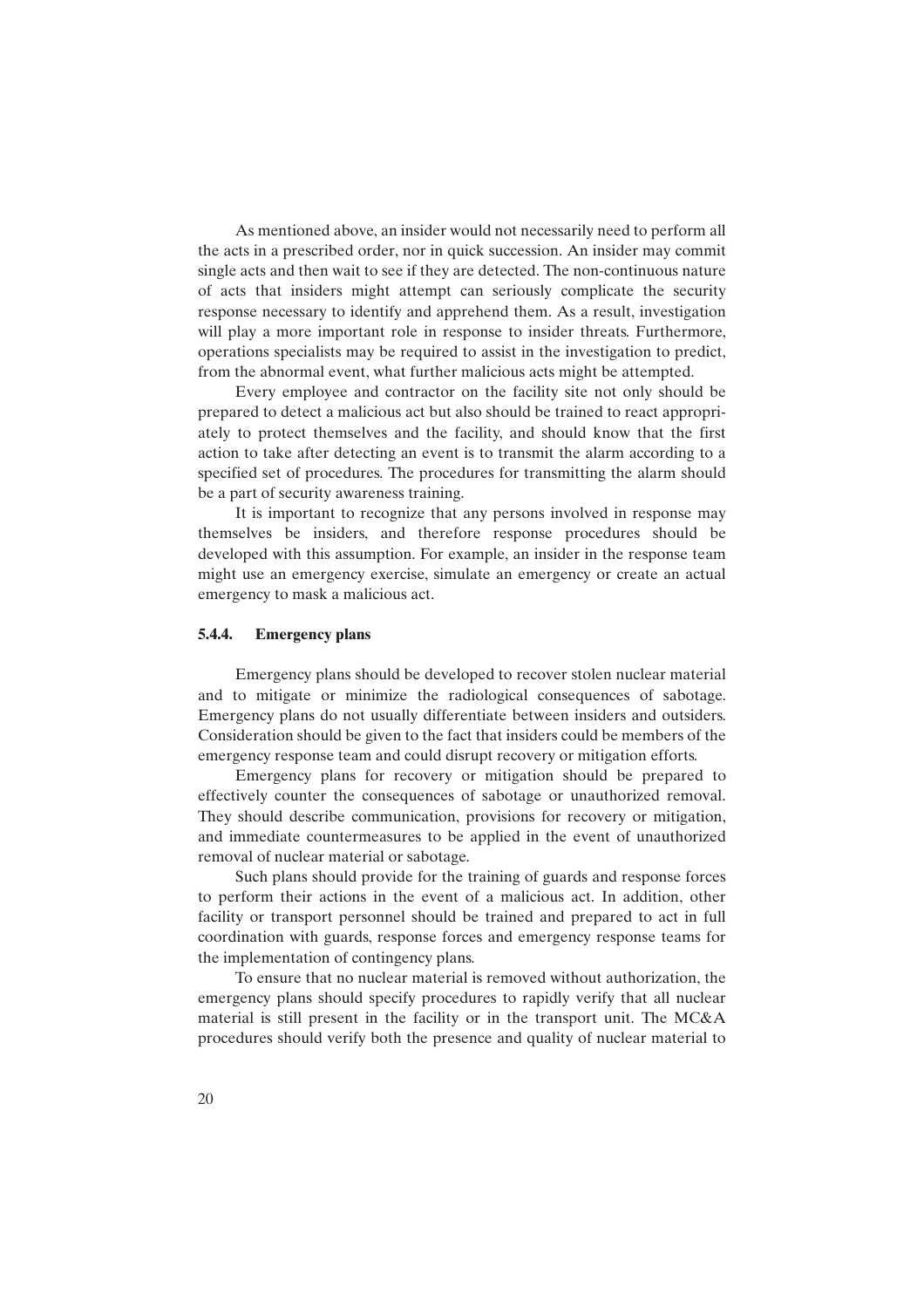be sure that there is no substitution of inert or dummy material. These provisions could be complemented by actions taken at the State level to provide information and technical assistance to locate and recover missing nuclear material, if necessary.

Emergency plans should ensure coordination and protocols for operational interfaces between operators and local, regional and national authorities. Emergency plans developed for malicious incidents should be designed and coordinated within the general emergency response arrangements. In particular, emergency plans should be developed and implemented in compliance with the international requirements for preparedness and response for a nuclear or radiological emergency [8, 9].

## **6. EVALUATION OF PREVENTIVE AND PROTECTIVE MEASURES**

## 6.1. OBJECTIVES AND OVERVIEW OF THE EVALUATION PROCESS

This section provides guidance on the process of evaluating the risk in relation to the targets of concern that have been identified. This evaluation process is a key component of a risk assessment that is intended to identify vulnerabilities of systems to insider threats. The result of the evaluation process is an evaluation of the effectiveness of preventive and protective measures in countering possible insider actions that could lead to the unauthorized removal of nuclear material or sabotage.

The results of the evaluation of the effectiveness of the measures should be compared with previously established acceptance criteria. The acceptance criteria are usually established by the State or competent authority and are based on the potential consequences of the malicious action and its likelihood of success. If the evaluation indicates that preventive and protective measures do not meet the required acceptance criteria, upgrades should be implemented.

In addition, consideration should be given to:

(a) The relative ease of performing a malicious action. A scenario for which the consequences are deemed acceptable but which is relatively easy to perform may be unacceptable (e.g. unauthorized alteration of a threshold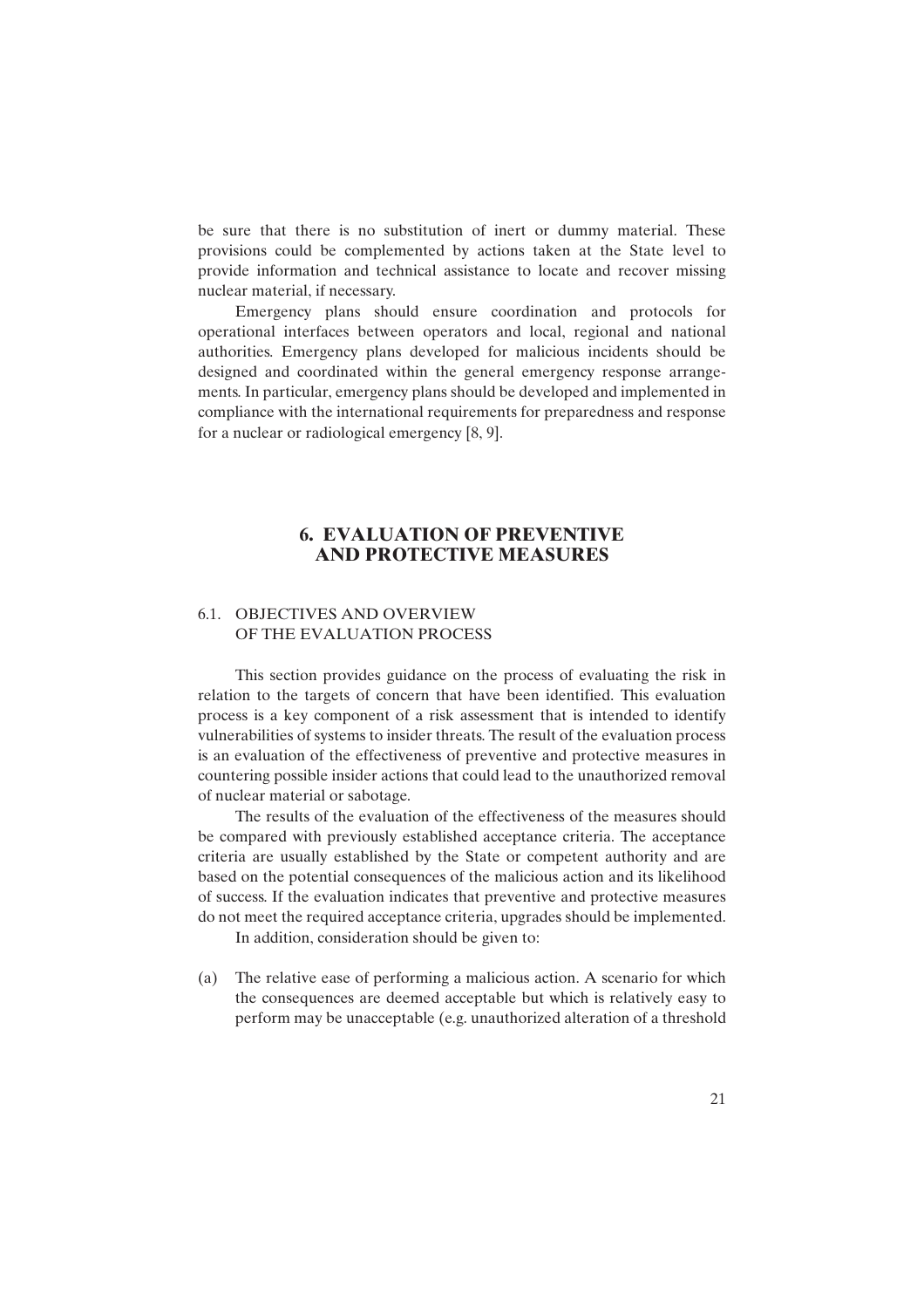in the process or unauthorized alignment of a circuit) and may require corrective action.

(b) The level of risk. The risk may be deemed acceptable but may be close to the threshold beyond which the level of the risk is no longer acceptable. Such a case should not be disregarded and prudent management may require additional protective measures.

The effectiveness of the protective and preventive measures should be reevaluated periodically, in particular whenever there are changes in the design basis threat, in the preventive and protective measures or in the operating conditions.

This guidance addresses both preventive and protective measures, and the evaluation process should also address both in order to ensure that security measures are effective.

#### 6.2. EVALUATION OF PREVENTIVE MEASURES

Rigorous evaluation of steps 1 and 2 (exclusion of potential insiders) described in Section 5.1 is difficult as with all preventive measures, but the measures applied (such as trustworthiness checks prior to and during employment) are believed to be effective in reducing — but not completely eliminating — the possibility of insiders. These measures are reasonable and prudent precautions even if their effect cannot be quantitatively evaluated.

However, the effective implementation of preventive measures can be checked and criteria can be specified and analysed to ensure that the preventive measures are implemented as designed. For example, analyses can be made of the number of individuals refused access to a facility site, of individuals no longer authorized to have access to the facility site after employment termination, and of incidents reported.

Step 3 (minimization of opportunity) in the approach to prevent and protect against malicious acts by insiders (described in Section 5.1) is accomplished by reducing the possibility of an insider gaining the access, authority or knowledge necessary to successfully carry out a malicious act leading to unacceptable radiological consequences. The degree and manner of limitation of opportunity is an important element in guiding the development of credible scenarios. Therefore, in addition, a systematic review should be performed to indicate which preventive measures, such as those proposed in Section 5.3, are in place and are properly applied.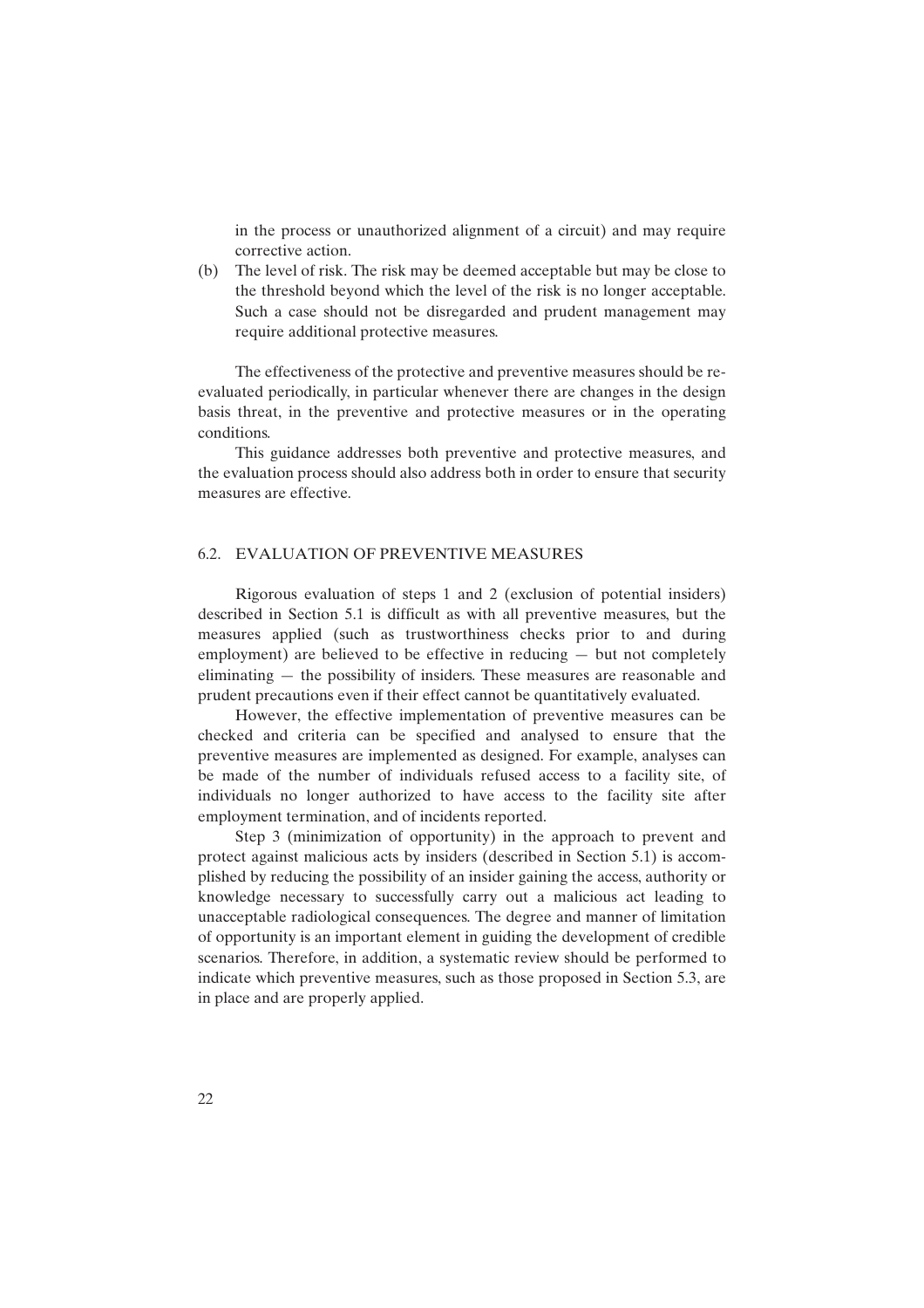#### 6.3. EVALUATION OF PROTECTIVE MEASURES

The measures used to detect, delay and respond to malicious acts can be quantitatively analysed. Likelihood of detection and timeliness of response are often quantifiable and thus provide a basis for an analysis of the effectiveness of the protective measures.

The process presented recognizes the value of steps 1, 2 and 3 (see Section 5.1) and encourages their prudent application, but the emphasis is on assessing the effectiveness of the protective measures to counter a malicious act. The approach involves developing credible insider scenarios, including scenarios of collusion with outsiders, as appropriate, and then evaluating the effectiveness of the protection system against them.

The development of credible scenarios consists of identifying the combination of events necessary to accomplish the malicious act. For sabotage, consideration should be given to the actions that must be accomplished to initiate a sequence leading to unacceptable radiological consequences. Sabotage scenarios should include attacks on both single and multiple targets. For unauthorized removal of nuclear material, the actions that must be successively accomplished to remove nuclear material from the facility should be identified. Scenarios involving unauthorized removal of nuclear material should include situations in which insiders leave the facility directly with nuclear material or hide material on the facility site, removing it later under more favourable circumstances. Both protracted and abrupt theft should be considered.

To develop comprehensive scenarios, pairing identified targets (Section 4) with defined insider groups (Section 2) should be considered. Taking into account the design basis threat, the tasks that an insider would need to carry out should be defined in specific terms, for example the set of actions that must be taken to achieve the goal. The set of actions should include both general actions and the areas where they are performed. The actions may occur along paths within the facility. All the protection elements that could be encountered by insiders along each of these paths or sets of actions should be defined. The paths, the set of actions along the path and the protective elements encountered should all be taken into consideration. As insiders can perform the actions required for the malicious act over an extended period, and may not follow a predictable sequence, the concept of a path may not always be relevant.

The effectiveness of the protection elements against the various defeat strategies that may be used by insiders should be assessed. Defeat strategies are developed by considering the access, authority and knowledge of insiders to overcome the detection and delay features. By combining protection elements and insider defeat strategies for a set of insider actions, a credible insider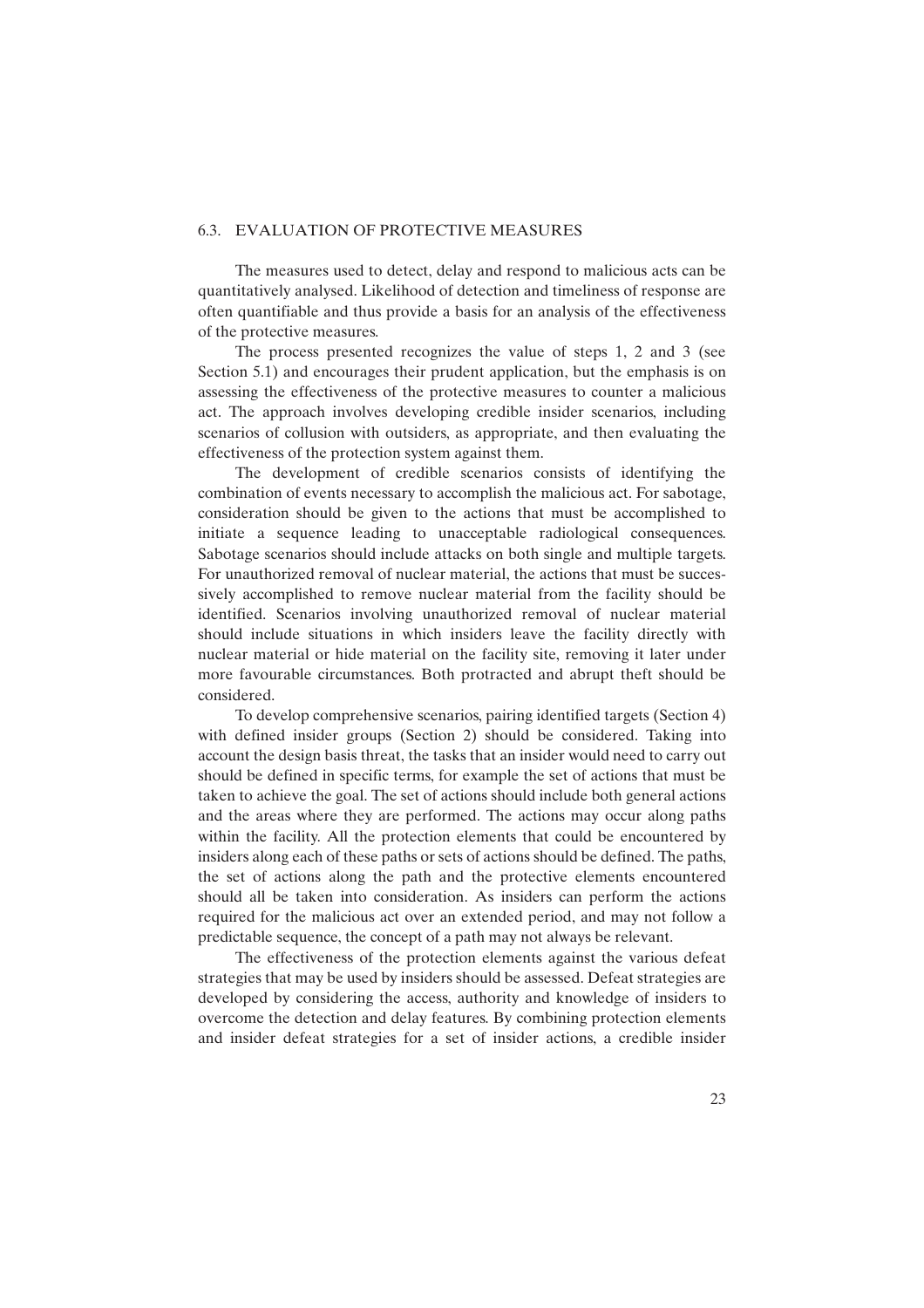scenario can be developed. It should be noted that paths for contraband material into a facility or unauthorized removal of nuclear material from a facility may not be the same as the paths used by insiders.

Once a detailed insider scenario has been developed, the effectiveness of the protective measures is evaluated by considering the accumulated impact of detection, assessment and delay, and by overlaying the response and mitigation measures on the insider scenario. The effectiveness of the response will depend on both the effectiveness of interrupting the malicious act and the effectiveness of preventing the consequences. Possible efforts by insiders to reduce the effectiveness of the response should be considered in the evaluation.

The evaluation process should be repeated for every credible scenario. Conclusions on the effectiveness of protective measures should reflect the results of all the evaluations above.

After the evaluation of protective measures has been completed, the results can be combined to provide a broad view of the status of protection in the facility or transport unit.

Scenario analysis provides insight into possible improvements of protective measures. The scenarios should be prioritized by tabulating the effectiveness of the protective system for each target/insider pair and then applying predetermined criteria to establish priorities for each target/insider pair scenario. The criteria for establishing priorities should be based on both the system effectiveness for the scenario at hand and the potential consequences of its successful completion. For example, scenarios with low system effectiveness and high resulting consequences should be given high priority, while scenarios with high system effectiveness and low consequences would have much lower priority. The highest priority scenarios should be evaluated first to determine possible system improvements that would increase the effectiveness of the system. The scenarios should be examined in detail for possible improvements. Actions where little or no detection, assessment and delay could be implemented should be identified. Scenarios in which the response would be slow or ineffective should be evaluated for possible response improvements. Possible solutions for these situations could range from procedural changes to equipment applications.

As improvements are developed, care should be taken to ensure that improvements in protection for certain scenarios do not degrade the system performance for other scenarios and do not have unacceptable effects on operational and safety systems. The proposed improvements should be added and another analysis carried out to determine the degree of improvement that could be gained. This process may need to be repeated several times before satisfactory, defendable solutions can be formulated, and performance based rationales should be documented to support recommendations for improvements.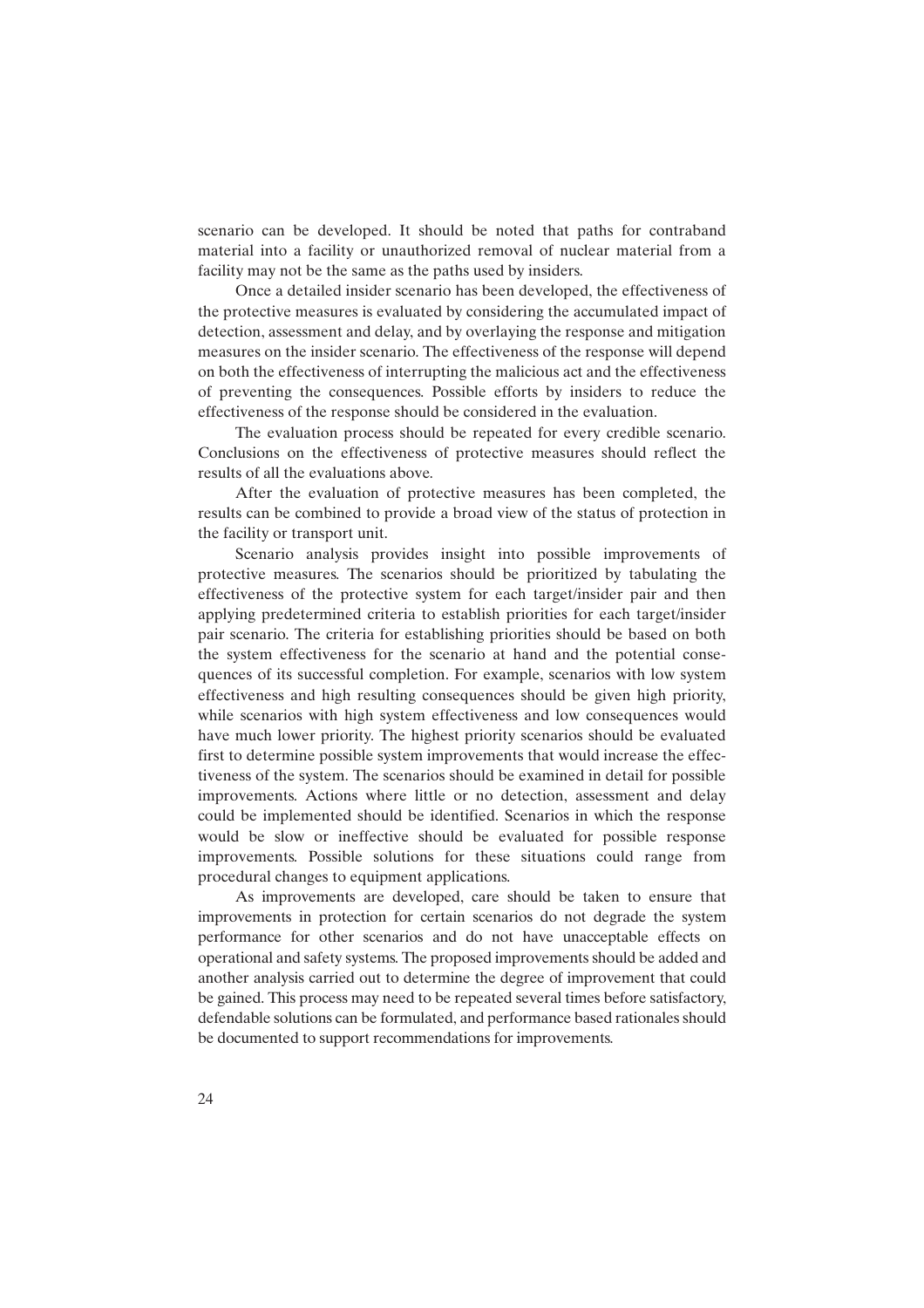## **REFERENCES**

- [1] Convention on the Physical Protection of Nuclear Material, INFCIRC/274/Rev.1, IAEA, Vienna (1980).
- [2] Nuclear Security Measures to Protect against Nuclear Terrorism, Amendment to the Convention on the Physical Protection of Nuclear Material, Report by the Director General, GOV/INF/2005/10-GC(49)/INF/6, IAEA, Vienna (2005).
- [3] Physical Protection Objectives and Fundamental Principles, GOV/2001/41, IAEA, Vienna (2001).
- [4] The Physical Protection of Nuclear Material and Nuclear Facilities, INFCIRC/ 225/Rev.4 (Corrected), IAEA, Vienna (1999).
- [5] INTERNATIONAL ATOMIC ENERGY AGENCY, Guidance and Considerations for the Implementation of INFCIRC/225/Rev.4, IAEA-TECDOC-967 (Rev.1), IAEA, Vienna (2000).
- [6] INTERNATIONAL ATOMIC ENERGY AGENCY, Handbook on the Physical Protection of Nuclear Material and Facilities, IAEA-TECDOC-1276, IAEA, Vienna (2002).
- [7] INTERNATIONAL ATOMIC ENERGY AGENCY, IAEA Safeguards Glossary: 2001 Edition, International Nuclear Verification Series No. 3, IAEA, Vienna (2002).
- [8] INTERNATIONAL ATOMIC ENERGY AGENCY, Preparedness and Response for a Nuclear or Radiological Emergency, IAEA Safety Standards Series No. GS-R-2, IAEA, Vienna (2002).
- [9] INTERNATIONAL ATOMIC ENERGY AGENCY, Arrangements for Preparedness for a Nuclear or Radiological Emergency, IAEA Safety Standards Series No. GS-G-2.1, IAEA, Vienna (2007).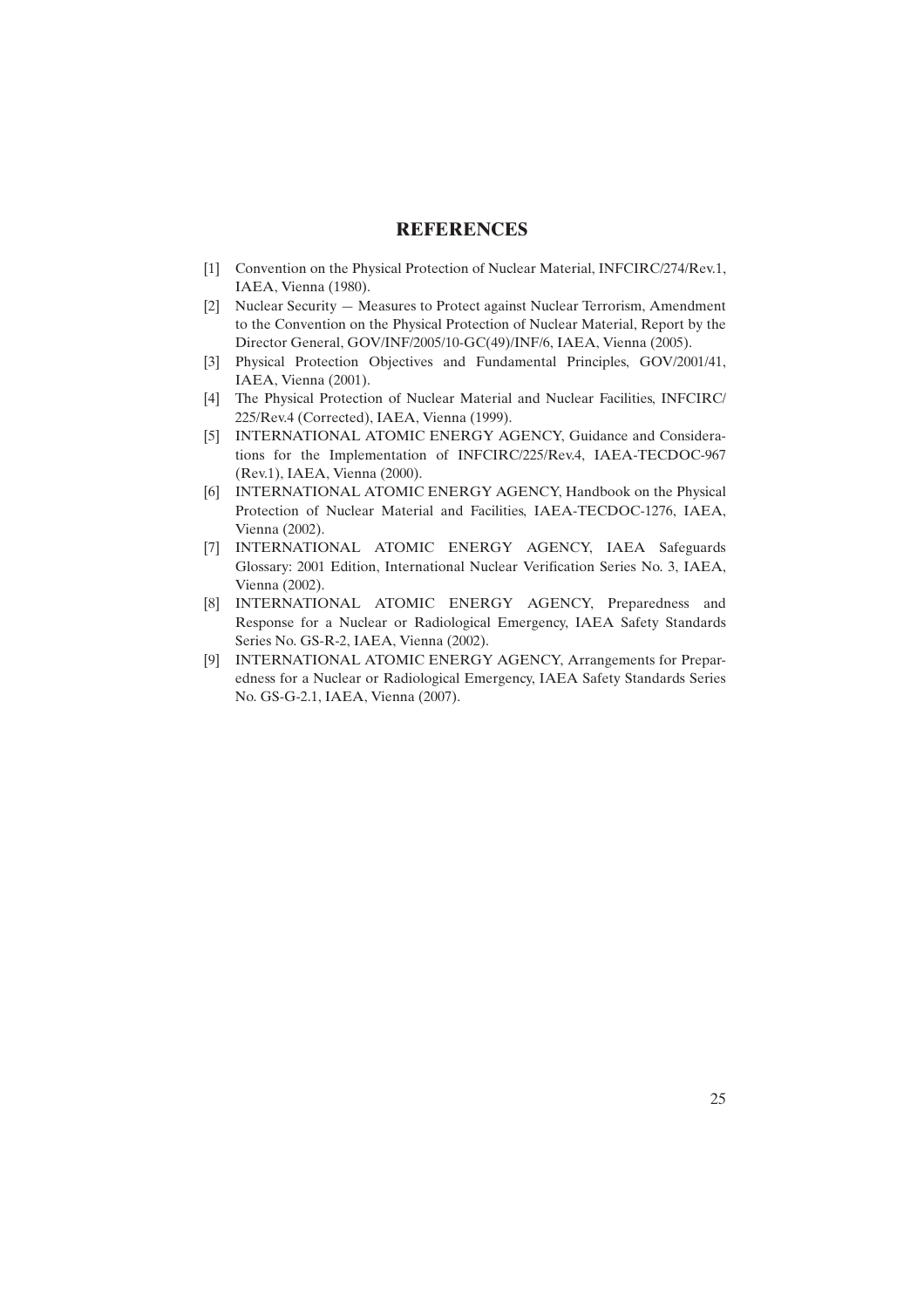

| <b>NUCLEAR SECURITY CULTURE</b><br><b>IAEA Nuclear Security Series No. 7</b><br>STI/PUB/1347 (38 pp.; 2008)<br>ISBN 978-92-0-107808-7                                                                                                          | Price: €30.00           |  |  |
|------------------------------------------------------------------------------------------------------------------------------------------------------------------------------------------------------------------------------------------------|-------------------------|--|--|
| SECURITY IN THE TRANSPORT OF RADIOACTIVE MATERIAL<br><b>IAEA Nuclear Security Series No. 9</b><br>STI/PUB/1348 (40 pp.; 2008)<br>ISBN 978-92-0-107908-4                                                                                        | Price: €20.00           |  |  |
| <b>COMBATING ILLICIT TRAFFICKING IN NUCLEAR</b><br>AND OTHER RADIOACTIVE MATERIAL<br><b>IAEA Nuclear Security Series No. 6</b><br>STI/PUB/1309 (143 pp.; 2007)                                                                                 |                         |  |  |
| ISBN 978-92-0-109807-8                                                                                                                                                                                                                         | Price: €40.00           |  |  |
| <b>IDENTIFICATION OF RADIOACTIVE SOURCES AND DEVICES</b><br><b>IAEA Nuclear Security Series No. 5</b><br>STI/PUB/1278 (138 pp.; 2007)<br>ISBN 92-0-111406-0                                                                                    | Price: €45.00           |  |  |
| <b>ENGINEERING SAFETY ASPECTS OF THE PROTECTION</b><br>OF NUCLEAR POWER PLANTS AGAINST SABOTAGE<br><b>IAEA Nuclear Security Series No. 4</b><br>STI/PUB/1271 (58 pp.; 2007)                                                                    |                         |  |  |
| ISBN 92-0-109906-1                                                                                                                                                                                                                             | Price: $\epsilon$ 30.00 |  |  |
| <b>MONITORING FOR RADIOACTIVE MATERIAL IN INTERNATIONAL MAIL</b><br><b>TRANSPORTED BY PUBLIC POSTAL OPERATORS</b><br><b>IAEA Nuclear Security Series No. 3</b><br>STI/PUB/1242 (39 pp.; 2006)<br>ISBN 92-0-100406-0<br>Price: $\epsilon$ 23.00 |                         |  |  |
|                                                                                                                                                                                                                                                |                         |  |  |
| <b>NUCLEAR FORENSICS SUPPORT</b><br><b>IAEA Nuclear Security Series No. 2</b><br>STI/PUB/1241 (67 pp.; 2006)<br>ISBN 92-0-100306-4                                                                                                             | Price: €26.00           |  |  |
| <b>CODE OF CONDUCT ON THE SAFETY AND SECURITY</b><br>OF RADIOACTIVE SOURCES<br>IAEA/CODEOC/2004                                                                                                                                                |                         |  |  |
| (122 pp.: 2004)                                                                                                                                                                                                                                | Price: Cost free        |  |  |